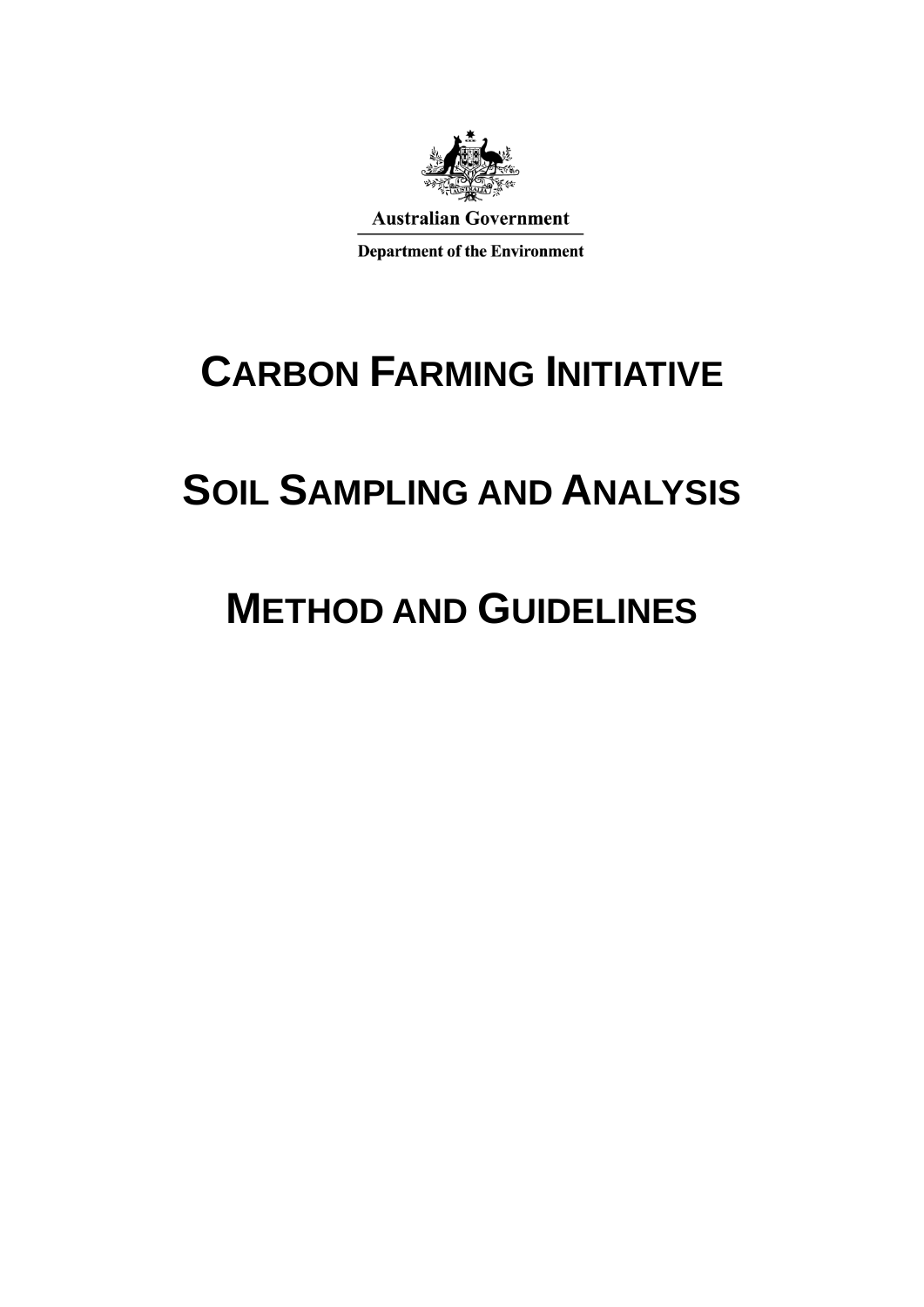## Document revision history

| <b>Version</b> | Date         |
|----------------|--------------|
| 1.0            | 30 June 2014 |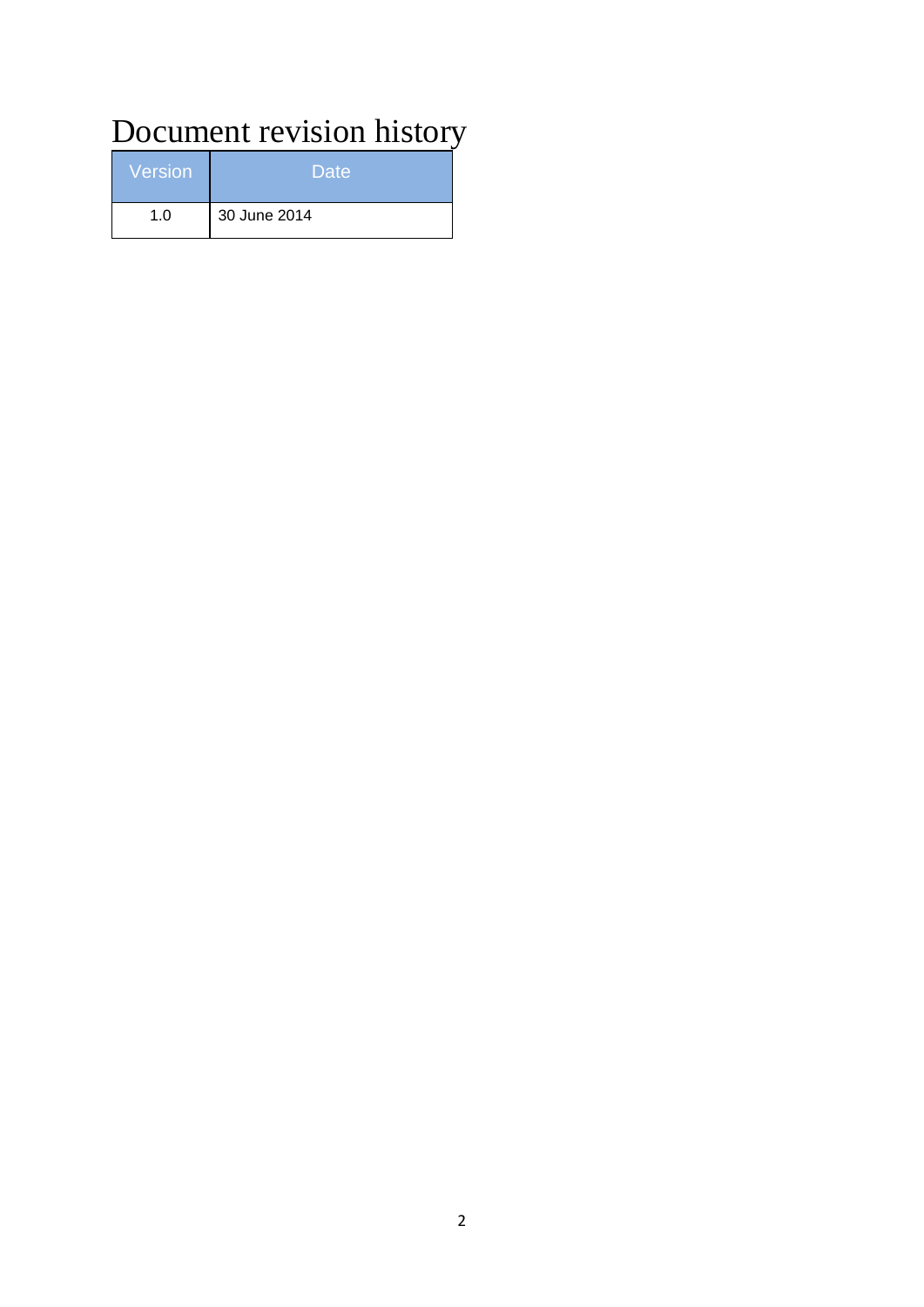## **INDEX**

| 1.   |                                                                        |  |
|------|------------------------------------------------------------------------|--|
| 1.1. |                                                                        |  |
| 1.2. |                                                                        |  |
| 1.3. | SAMPLING AND ANALYSIS FOR A MEASUREMENT-BASED SOIL CARBON METHODOLOGY6 |  |
| 2.   |                                                                        |  |
| 2.1. |                                                                        |  |
| 2.2. |                                                                        |  |
| 2.3. |                                                                        |  |
| 2.4. |                                                                        |  |
| 3.   |                                                                        |  |
| 3.1. |                                                                        |  |
| 3.2. |                                                                        |  |
| 3.3. |                                                                        |  |
| 4.   |                                                                        |  |
| 4.1. |                                                                        |  |
| 4.2. |                                                                        |  |
| 4.3. | MEASUREMENT OF WATER CONTENT FOR BULK DENSITY CALCULATION  16          |  |
| 4.4. |                                                                        |  |
| 4.5. |                                                                        |  |
| 5.   |                                                                        |  |
| 6.   |                                                                        |  |
|      |                                                                        |  |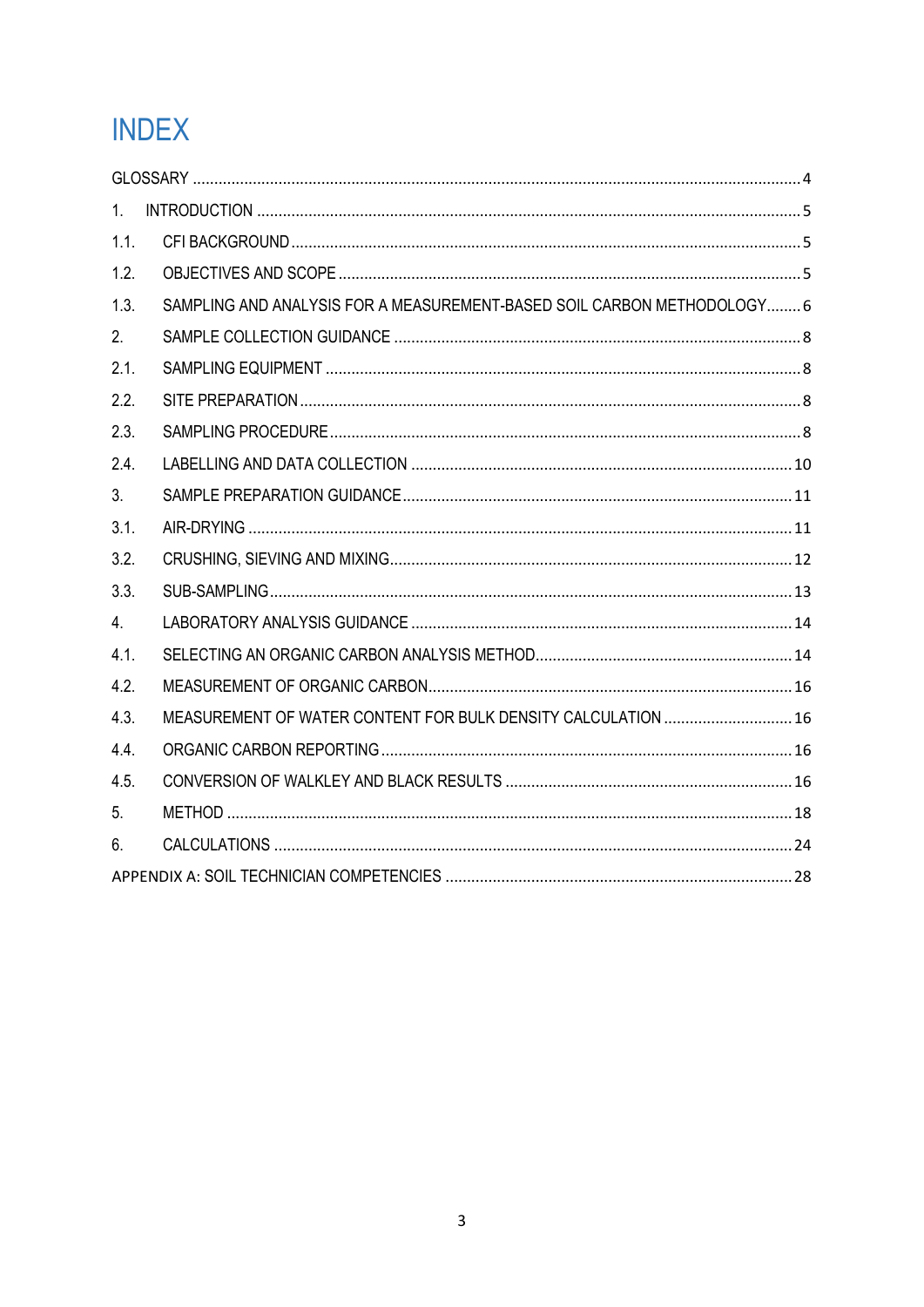## <span id="page-3-0"></span>**GLOSSARY**

*Actual sampling depth* means the depth to which sampling occurs at each sampling site if the nominated sampling depth is or isn't achieved (the actual sampling depth must be less than or equal to the nominated sampling depth in each layer).

*Aggregate* means discrete clusters of soil grains.

*Air-dry soil* means soil that has been dried at approximately 40°C to constant mass.

*Australian Soil and Plant Analysis Council (ASPAC)* means the incorporated society by that name.

*Bulk density* means the mass of soil per unit volume.

*Carbon Estimation Area (CEA)* means the carbon estimation area as defined in the relevant methodology determination.

*Composite* means a sample created by bulking and thoroughly mixing individual soil cores collected from different sampling locations.

*Constant mass* means mass that does not change at the nominated drying temperature (air-dry at approximately 40 °C or oven-dry at 105 °C).

*Coring Device* means a cylindrically shaped device (mechanical or manual) used to extract a known volume of soil.

*Fine fraction* means particles of soil (<2 mm) that pass through a 2mm sieve, the portion of soil which is less than 2mm.

*Gravel* means particles of soil (≥2 mm) that do not pass through a 2mm sieve.

*Gravimetric* means quantitative analysis by weight.

*Oven-dry soil* means soil that has been dried at 105°C to constant mass.

*National Association of Testing Authorities Australia (NATA)* means the national association by that name.

*Nominated sampling depth* means the depth that is chosen by the proponent for each CEA. For all CFI projects the minimum nominated sampling depth is 30 cm.

**Sample** means an individual soil core which is being analysed separately; or, each separate layer of soil from the soil core which is being analysed separately; or, a composite; or each separate layer of a composite which is being analysed separately.

*Sampling design* means **i**nstructions on the spatial layout of sampling locations, the number of samples and (in some cases) compositing of soil samples.

*Sieve* means a utensil consisting of a mesh (at intervals of 2mm) held in a frame, used to separate gravel from the fine fraction of soil.

*Soil core* means a discrete sample of soil that has been extracted with a coring device and includes the gravel ( $\geq 2$ mm) and the fine fraction ( $\leq 2$ mm).

*Soil layer thickness* means a measure of the vertical length (depth) of the soil layer represented by a soil core or a segment of a soil core.

*Soil organic carbon (SOC)* means the form of carbon contained within soil organic matter.

*Sub-sample* means a representative portion (reduced mass) of the original (<2 mm fraction) sample upon which laboratory analyses are conducted.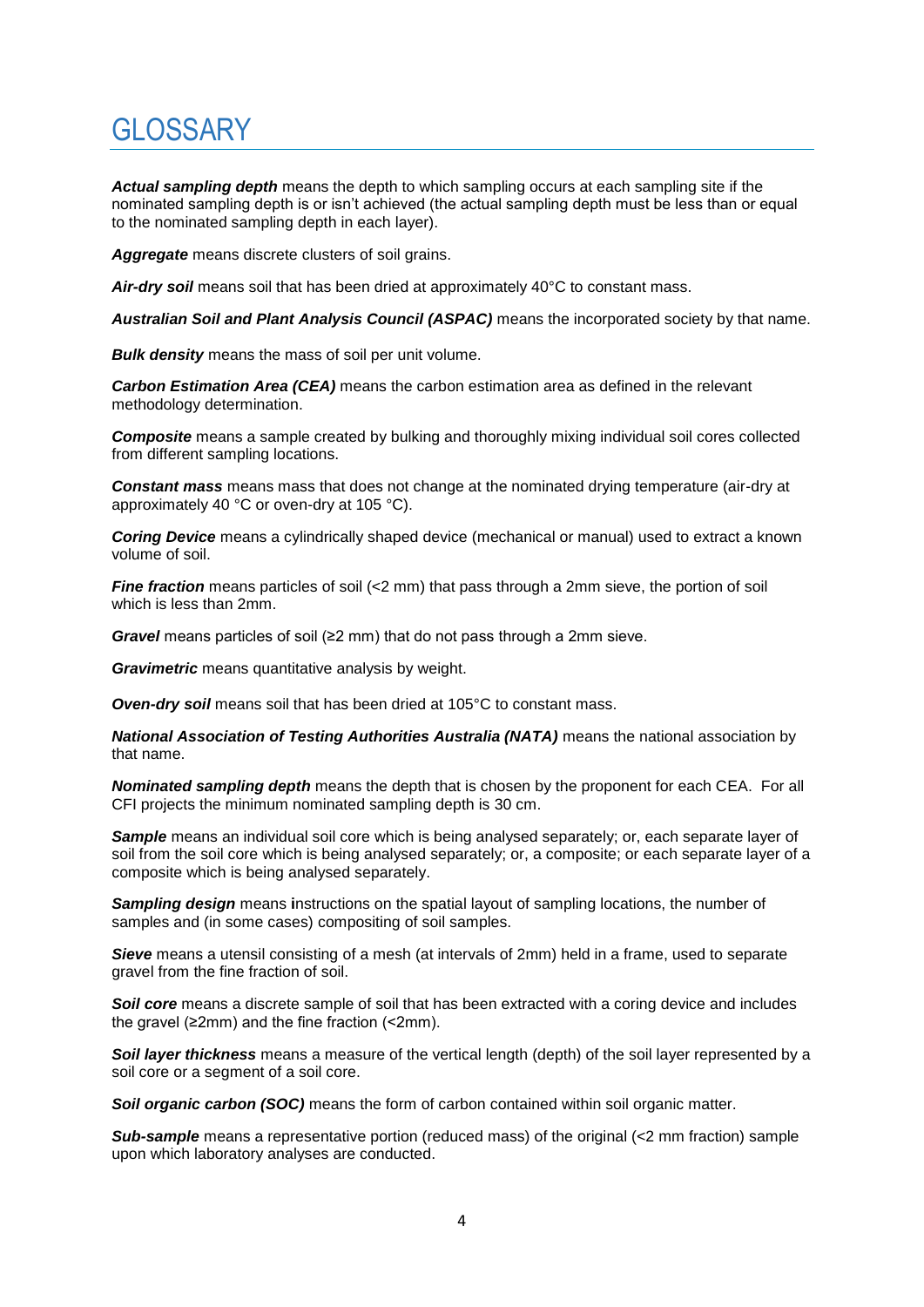## <span id="page-4-0"></span>1. INTRODUCTION

## <span id="page-4-1"></span>1.1. CFI BACKGROUND

The Carbon Farming Initiative (CFI) allows farmers and other land managers to earn Australian Carbon Credit Units (ACCUs) by increasing carbon sequestration or reducing greenhouse gas emissions on the land. It is a condition of eligibility that offsets projects must use a methodology approved for use under the CFI. CFI methodologies set out the rules and instructions for undertaking CFI offsets projects, estimating abatement and reporting to the Clean Energy Regulator (CER).

Proposed methodologies are assessed by an independent expert committee, the Domestic Offsets Integrity Committee (DOIC). The DOIC is required to assess whether proposed methodologies meet the requirements of the offsets integrity standards as set out in section 133 of the Carbon Credits (Carbon Farming Initiative) Act 2011. For the purposes of this document, the key offsets integrity standards can be summarised as requiring that:

- the abatement should be measurable and verifiable;
- the method should not be inconsistent with the methods set out in the National Inventory Report;
- the method should be supported by relevant scientific results published in peer-reviewed literature;
- any estimation, assumption or projection in the methodology should be conservative.

## <span id="page-4-2"></span>1.2. OBJECTIVES AND SCOPE

The Soil Sampling and Analysis Method and Guidelines are intended for proponents who are developing a measurement-based soil carbon methodology, and for project proponents applying an approved measurement-based soil carbon methodology determination. In particular, the requirements of the method, as in force from time to time, are adopted by a number of provisions of the *Carbon Credits (Measurement-Based Methodology for Sequestering Carbon in Soils in Grazing Systems) Methodology Determination 2014,* including a number of calculations in Part 5 and sections 4.6, 4.7, 7.7, 7.12 and 7.17.

This document describes the steps required to obtain an estimate of soil organic carbon stocks within a project area through direct soil sampling. The steps described in this document include collection of soil samples, preparation of soil samples for analysis, and analysis of soil sub-samples at a laboratory. This document also presents the calculations required to convert raw data into the parameters required for the estimation of the stock of organic carbon contained in a defined depth of soil per hectare (including soil organic carbon content, bulk density and the gravimetric gravel content of soil samples).

These guidelines include *methods* and *general guidance* for sample collection, preparation and analysis, and *equations* to calculate the parameters required for soil organic carbon stock calculations.

 **The** *method* – presented in the blue boxes in Section 5 describe the compulsory steps and minimum requirements for all measurement-based soil carbon projects. The methods are minimum requirements designed to achieve results with a defined precision, enable independent verification of results, and ensure consistency with the methods set out in Australia's National Inventory Report. Methodology developers should ensure that the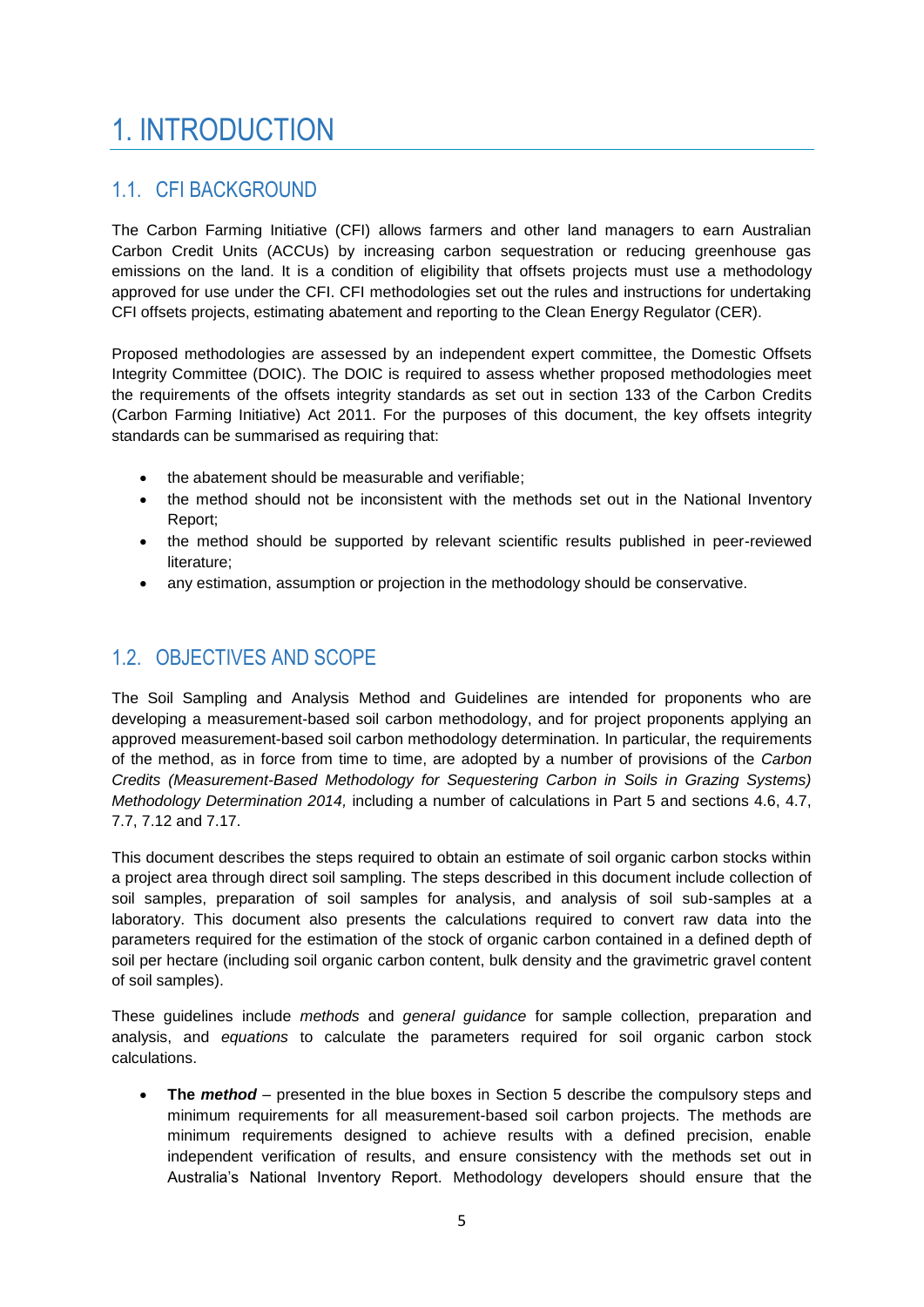relevant sections of the CFI methodology proposal Section 10 (data collection) and Section 12 (project monitoring and record keeping) require compliance with these standards.

- **The** *general guidance - presented in Sections 2, 3 and 4 -* provides an explanation of the methods and additional advice on *how* to undertake soil sampling and analysis in order to meet the method requirements. **The general guidance is intended to assist project proponents applying a measurement-based soil carbon methodology determination.** The general guidance section is intended to assist project proponents to make decisions on how to implement the soil sampling and analysis methods by providing additional explanation and advice on how to meet the minimum requirements.
- The *equations* presented in Section 6 describe how to calculate the parameters required for soil organic carbon stock calculations from each soil sample based on the analytical results obtained. Methodology developers should ensure that these equations are adapted if required and incorporated into Section 11 (Estimating Abatement) of the CFI methodology proposal. These equations may need to be adapted to comply with the particular requirements of a methodology proposal. .

Sample collection and the preparation of soil samples require skilled use of speciality equipment and knowledge of soils. Improper collection and preparation of soil samples can result in substantial errors, which can render the results of expensive sampling rounds unusable and compromise the integrity of the results. Therefore, the technician undertaking sample collection must be qualified in: implementing a sampling design; undertaking field-based sample collection; and preparing soil samples for submission to laboratories. Project proponents must use a qualified technician who has nationally accredited qualifications which address the competencies as set out in Appendix A to carry out sample collection and sample preparation.

Innovation will continue to drive improvements in soil sampling technologies. While these guidelines are currently restricted to destructive methods of soil sample analysis, additional guidance will be prepared in the future to encompass new technologies and techniques.

## <span id="page-5-0"></span>1.3. SAMPLING AND ANALYSIS FOR A MEASUREMENT-BASED SOIL CARBON **METHODOLOGY**

Several steps are required to estimate change in soil organic carbon stocks within a project area over time:

- 1. Develop a sampling plan for the Project Area based on a soil sampling design;
	- A sampling design provides instructions on the spatial layout of sampling locations, the number of samples, and (in some cases) the timing of sampling and compositing or bulking of soil samples.
- 2. Sample collection;
- 3. Sample preparation;
- 4. Laboratory analysis;
- 5. Calculation of the organic carbon content of soil samples and soil organic carbon stocks; and
- 6. Calculation of the change in soil organic carbon stocks over time within each Carbon Estimation Area (CEA).

This document provides guidance on Steps 2, 3, 4 and 5 only. An approved CFI methodology will include instructions on each of the Steps 1 to 6, plus additional instructions related to the particular abatement activity(ies) and project abatement calculation. Project proponents must undertake all steps, in the correct sequence, according to the instructions in the methodology determination.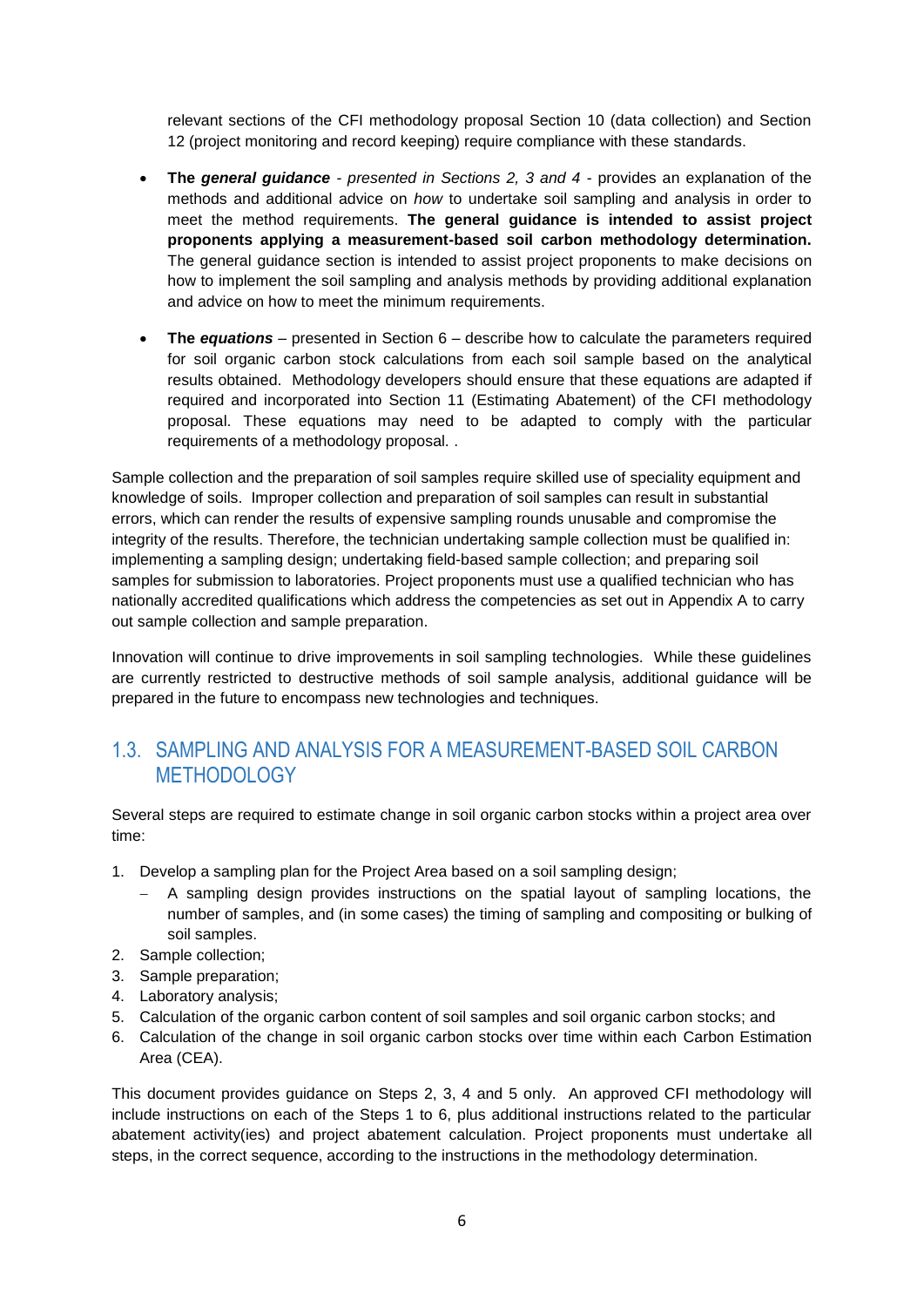A schema of a measurement-based approach to estimating changes in soil organic carbon stocks over time is presented in *Figure 1.* The Soil Sampling and Analysis Method and Guidelines (circled in red) are designed to inform the measurement of soil organic carbon stocks in the first sampling round to quantify baseline soil organic carbon stocks, and at subsequent sampling rounds to quantify stocks after project commencement.



*Figure 1: Role of Soil Sample Collection and Analysis Method and Guidelines in a measurementbased methodology.*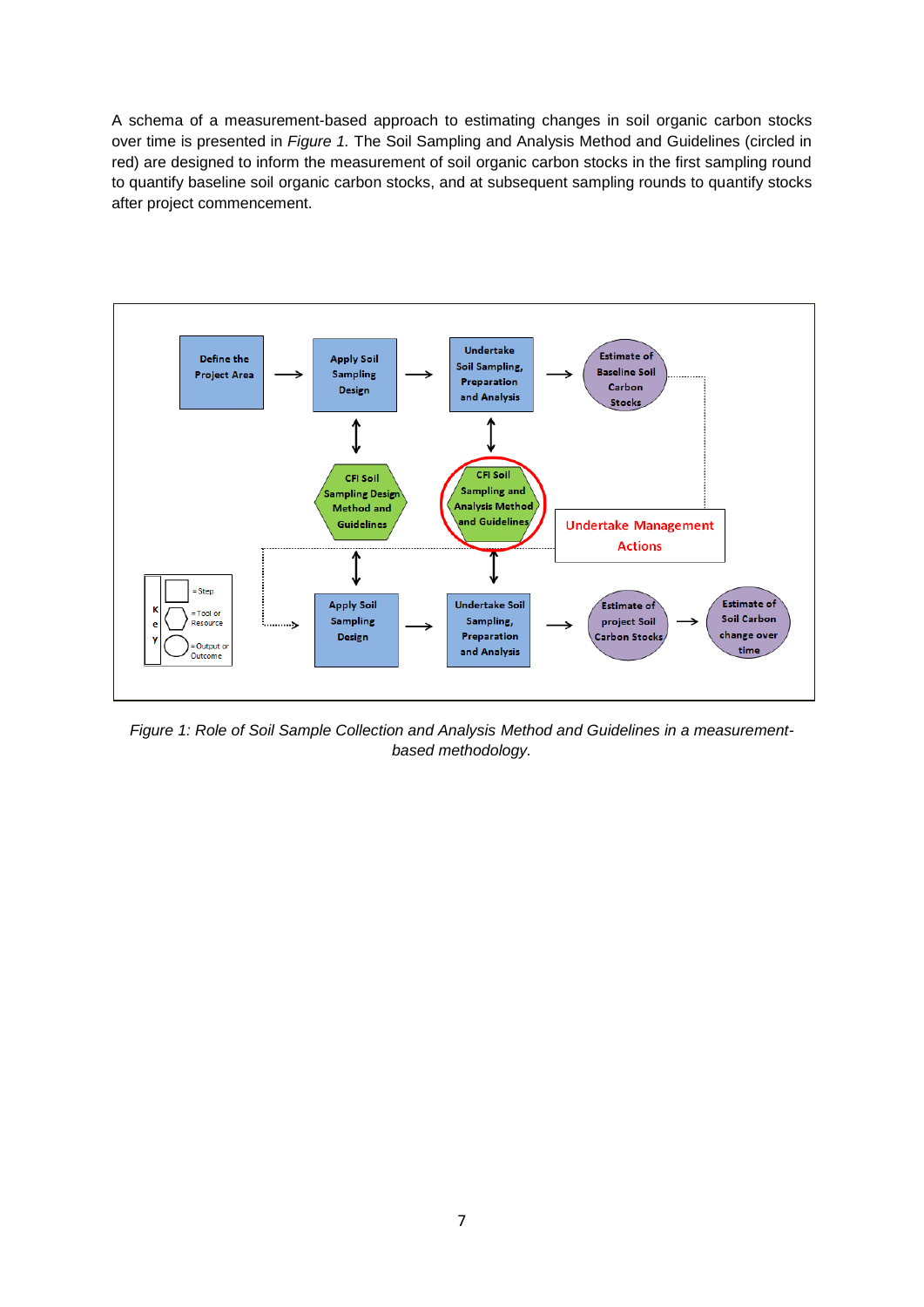## <span id="page-7-0"></span>2. SAMPLE COLLECTION GUIDANCE

#### **This guidance refers to Part A of the Method**

Field-based sampling must be carried out by a qualified technician. Accordingly this document is not designed to provide step-by-step instructions on how to undertake field work, but to provide guidance on how to meet the standards set out in the methods section.

Instructions on implementing the sampling design will be found in the measurement-based methodology (or linked sampling design) being applied. This will include instructions for locating sampling sites, and any rules for re-locating the sampling site if obstructions such as trees or a large immovable rocks or rocky outcrops prevent sampling at the intended sample location.

## <span id="page-7-1"></span>2.1. SAMPLING EQUIPMENT

There are a range of mechanical and manual coring devices that can be used to extract individual soil cores. The inner cutting edge of the coring device must have a minimum diameter of 4 cm, to ensure that the sampling depth and bulk density of the soil cores collected are not compromised by compaction. To further minimise the risk of compaction it is recommended that the area ratio (outer body of the coring device divided by the inner body of the coring device) is 10 per cent or less. The coring device used to collect soil cores should be appropriate for the soil type, different diameters or cutting head configurations may be required to allow soil cores to be collected in different textured soils. In addition sampling should be undertaken when the soil moisture content is appropriate to extract an intact core, and this will vary for different soil types.

No lubricants (except water) should be used on coring devices due to potential carbon contamination. Core insertion and/or extraction in sticky clay soils may be aided by giving the inside of the core a light spray with water.

Coring devices must be cleaned after each soil core is collected. This is to ensure that there is no cross-contamination of soil cores.

## <span id="page-7-2"></span>2.2. SITE PREPARATION

Taking care not to disturb the soil surface or sub-surface, the sample site must be cleared of living plants, plant litter and surface rocks prior to sample collection. Surface litter can be considered part of the soil at such time that it becomes difficult to separate the dead surface litter from the mineral soil. Persons undertaking soil sampling should consult property maps and relevant authorities to ensure that sampling does not interfere with above ground or buried power lines, or water supply lines.

### <span id="page-7-3"></span>2.3. SAMPLING PROCEDURE

**.** 

Australia's National Inventory Report monitors organic carbon in the top 30cm of the mineral soil according to IPCC recommendations which state that it is good practice to measure soil carbon to a depth of at least  $30 \text{cm}^1$ . Sampling must occur to a minimum depth of  $30 \text{cm}$ . Proponents may nominate to sample to a depth greater than 30cm.

<sup>&</sup>lt;sup>1</sup> Penman, J, Gytarsky, M, Hiraishi, T, Krug, T, Kruger, D, Pipatti, R, Buendia, L, Miwa, K, Ngara, T, Tanabe, K and Wagner, F, (eds.), IPCC, 2003[, Good Practice Guidance for Land use, Land use change and Forestry,](http://www.ipcc-nggip.iges.or.jp/public/gpglulucf/gpglulucf.html) Chapter 3.4 Grassland.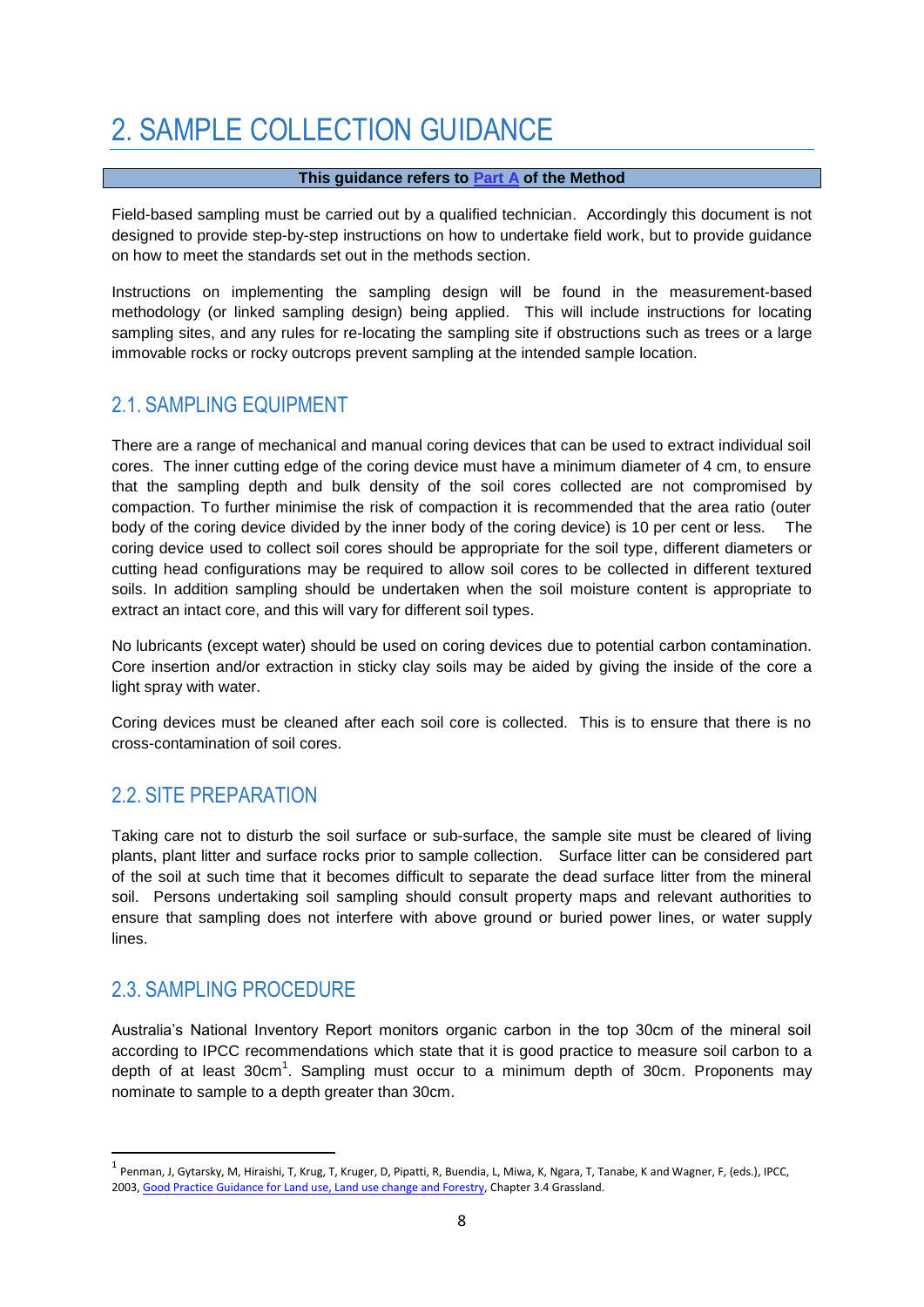Proponents must choose a nominated sampling depth and the technician must aim to sample to the same nominated depth at all sampling sites in a CEA. This will ensure that the estimation of change in organic carbon over time is accurate. At some sampling sites, it may not be possible to sample to the nominated sampling depth (30cm or greater), due to bedrock or impenetrable layers. The actual sampling depth must be recorded for each sampling site.

Sampling depth can be determined by using a depth gauge on the soil corer. Soil samples to the minimum depth of 30cm must be extracted in a single soil core. If the nominated sampling depth is greater than 30cm, soil samples can be extracted in a single soil core, or as two separate soil cores, one to a depth of 30cm and the other to the depth greater than 30cm. If two soil cores are being extracted from the same hole (the 0-30cm layer first, followed by the 30+cm layer), any soil found to have migrated to lower depths on the sides of coring equipment should be physically removed from the soil core. Any soil found to have fallen in from the side wall of the core hole should also be removed from the top of the soil core. In order to prevent large scale contamination of the soil core from the side walls of soils with a high sand content, it is recommended that a sample sheath be used to extract the 30+cm soil core.

Sampling when the soil moisture content is appropriate should prevent significant compaction of the soil in the core. To check if compaction has occurred within the core, the length of the extracted soil core and the depth of the core hole should be measured: these measurements should be similar. If this is not the case, and compaction is considered to be significant, another core should be extracted at the same site (adjacent to the initial core hole) or sampling should be undertaken at a time when the soil moisture content is more appropriate.

The 0-30cm and 30+cm soil samples must be prepared and analysed separately to each other. This will potentially enable proponents to transition to a model-based methodology in the future. It will also enable proponents to determine whether soil organic carbon stocks are increasing over time in the 30+cm layer and assist proponents to decide whether to continue sampling to a depth greater than 30cm in future sampling rounds.

Proponents may choose to split the extracted soil core into multiple layers (for example, 0-10cm, 10- 20cm, 20-30cm) to obtain estimates of the organic carbon content in each depth horizon.

Proponents that are using a sampling design which involves compositing or bulking should combine the soil cores into a single sample prior to undertaking the sample preparation steps described in Section 3. If the proponent is using a sampling design which involves compositing, and the soil core has been split into two or more layers, the same layer from each soil core must be combined to form a composite for that layer.

*From this point forward a soil sample refers to a soil sample that is being separately prepared and analysed for organic carbon content. A soil sample could be a single soil core; a single soil core layer (e.g. 0-30cm layer or 30+cm layer); a composite; or a composite of a soil core layer.*

To estimate the bulk density of soil, it is necessary to obtain accurate measurements of the mass of soil collected and the total soil volume from which that mass was collected. Care must be taken during core extraction to make sure that no soil is lost from the core. If soil is lost during extraction or if other factors prevent extraction of a complete core, a new sample should be taken as close as possible to the initial extraction location at a point where no disturbance was caused by the initial extraction.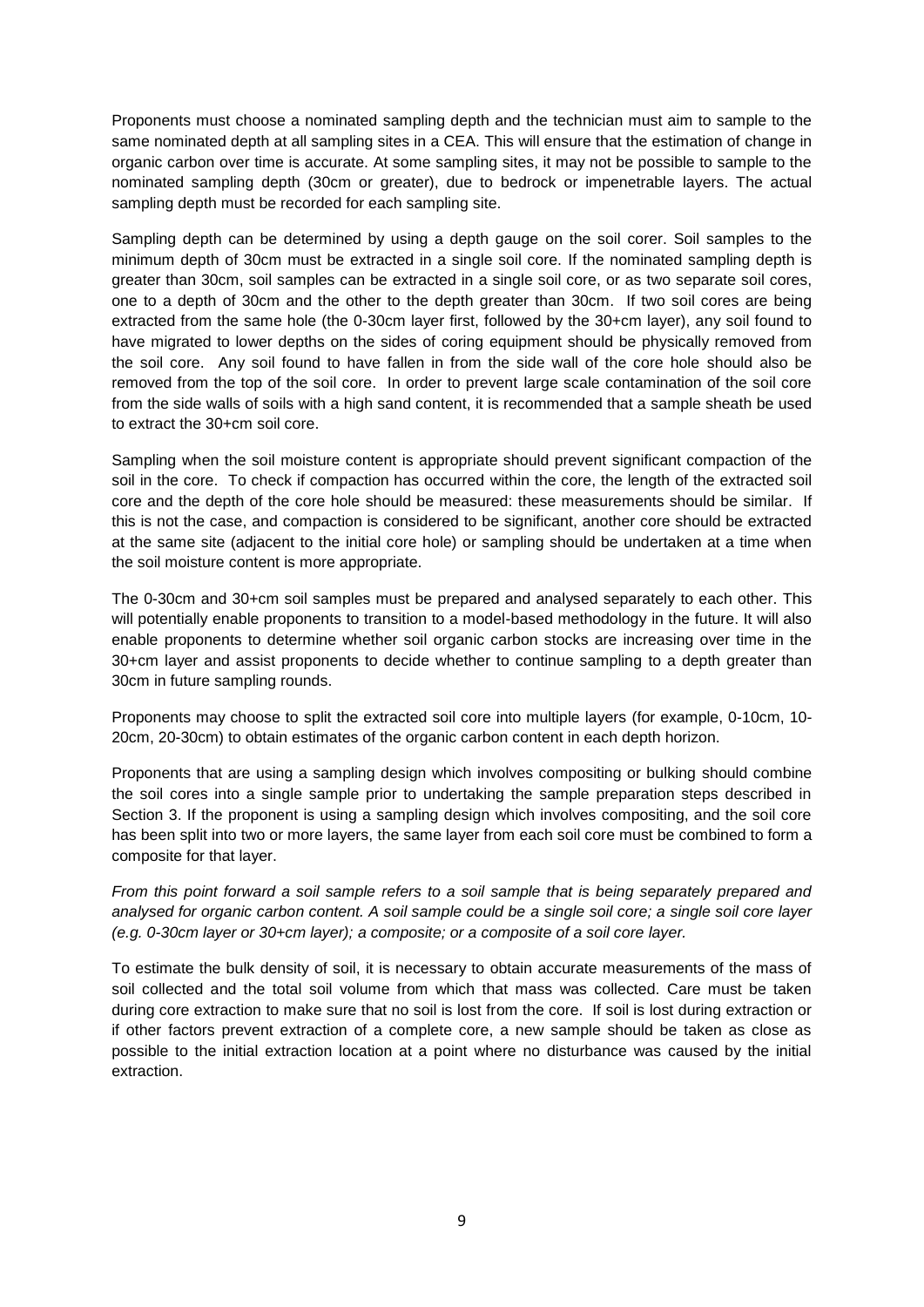## <span id="page-9-0"></span>2.4. LABELLING AND DATA COLLECTION

The inner diameter of the cutting tip of the coring device and the actual sampling depth (if the nominated sampling depth cannot be achieved) must be measured and recorded, in order to calculate sample volume.

Each soil sample must be clearly labelled and the sample's GPS location, date of extraction, sample depth, carbon estimation area (CEA) identifier and soil core identifier must be recorded. If project proponents are using a sampling design method that involves stratification and/or compositing, the sample's strata and/or composite identifier must also be recorded.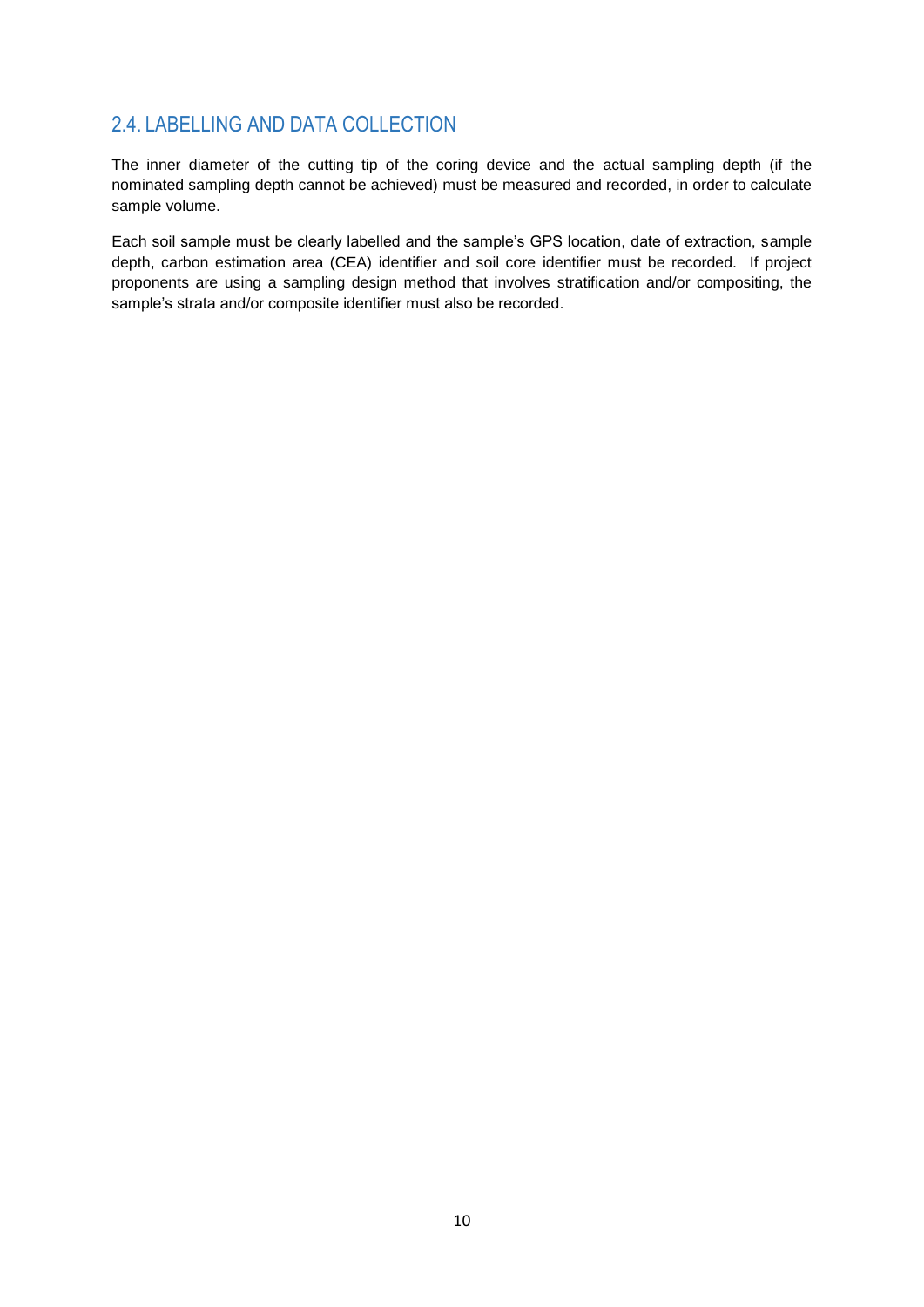## <span id="page-10-0"></span>3. SAMPLE PREPARATION GUIDANCE

#### **This guidance refers to Part B of the Method**

All laboratory analysis requires that representative sub-samples of soil samples are prepared and submitted to a laboratory for analysis. Each soil sample, which may be comprised of a single soil core, a single soil core layer, a composite of soil cores, or a composite of a soil core layer, must be prepared and sub-sampled prior to laboratory analysis. Sample preparation steps include air-drying, weighing, crushing, sieving, mixing and sub-sampling cores or composites as illustrated in *Figure 2*. These steps can be carried out prior to submitting sub-samples to a laboratory by a qualified technician who has the necessary equipment, or alternatively these steps can be carried out at a laboratory. Proponents that are using a sampling design which involves compositing or bulking, and who intend to send samples to a laboratory for sample preparation, should check whether the lab has the capacity to process large samples. Some labs may request that samples are air-dried prior to submission.

At each stage of sample preparation, effort should be made to minimise the loss of soil from the sample and to prevent cross-contamination of samples. It is recommended that drop sheets or nonporous surfaces are used to catch and recover spilt soil. It is also recommended that each soil sample is handled separately and that equipment is thoroughly cleaned after each sample is processed.



*Figure 2: Steps involved in preparing soil sub-samples for laboratory analysis*

### <span id="page-10-1"></span>3.1. AIR-DRYING

Each soil sample must be air-dried at approximately 40° C, for 48 hours or until constant mass has been achieved. It is advisable to keep air drying temperatures at around 40° C because temperatures above 65 ° C can activate carbon oxidation. There are a number of ways to air-dry soil samples, for example within heat controlled ovens or desiccators, or by exposing soil to the air in a large temperature controlled room. It can assist the drying process to break-up any large soil aggregates, and to spread the soil onto sheets or shallow trays.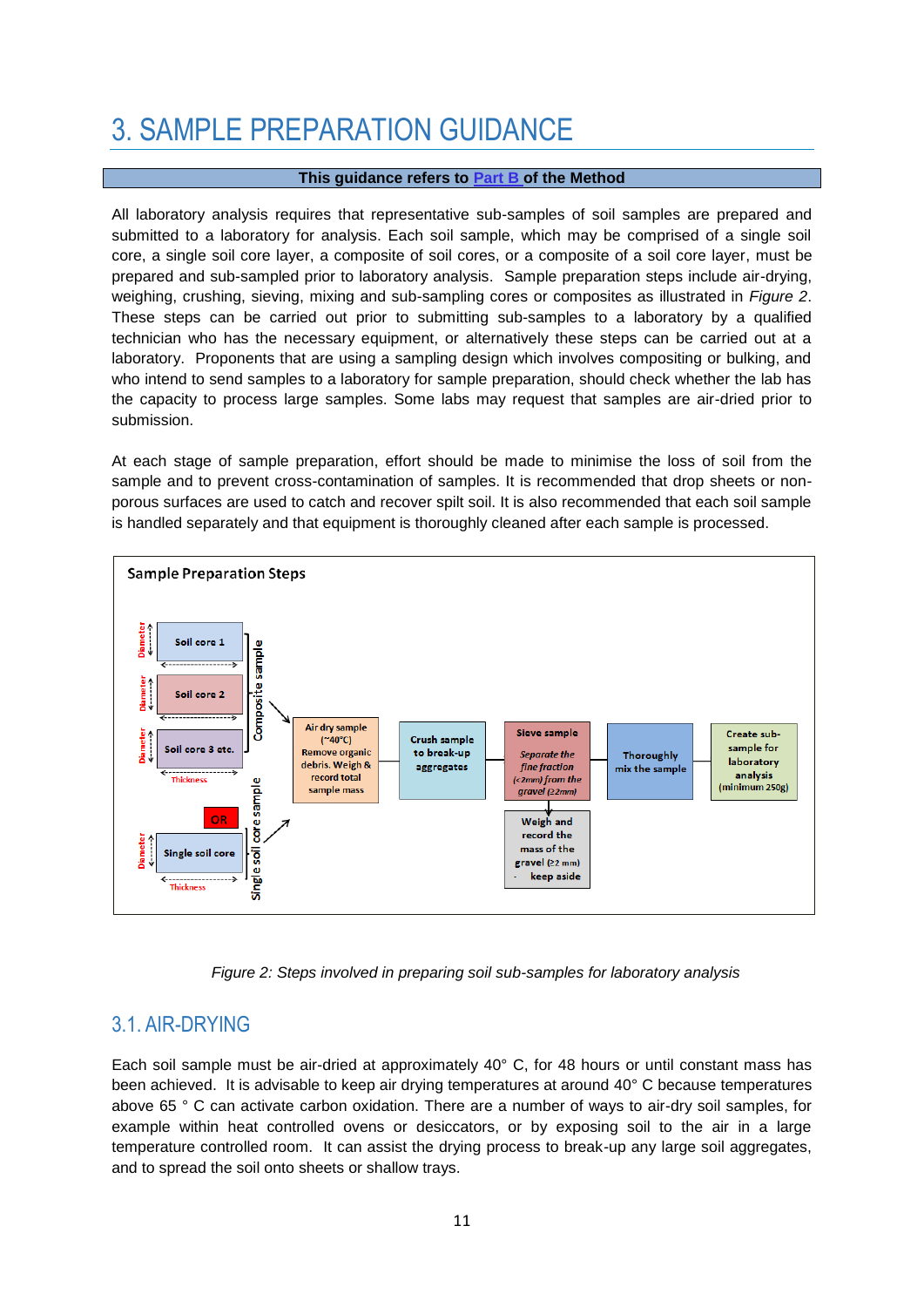Each soil sample must be dried separately.

It is highly recommended that samples be air-dried on the same day that samples are extracted. If this is not possible, it is recommended that samples be stored at low temperatures (in a refrigerator or stored with ice or cooling blocks) until air-drying can be carried out. Storage of moist soil samples in warm conditions may result in the loss of carbon due to ongoing chemical and biochemical processes.

Once air-drying is complete any visible organic debris in the soil including leaves, stalks and roots must be removed. Each air-dried soil sample must be weighed to obtain the total air-dry mass of the sample. The scales used to weigh the soil must provide results in grams. For large samples, the soil can be weighed in batches that can be added together after weighing. When samples are weighed, the mass of the sample must be adjusted for the mass of the container.

If the air-drying step is being carried out at a laboratory the soil samples must be submitted to the laboratory within four weeks of sample extraction. The proponent must request that the laboratory weighs the air-dry sample and that the total mass of each air-dried sample is reported.

## <span id="page-11-0"></span>3.2. CRUSHING, SIEVING AND MIXING

Aggregates within the soil must be crushed and broken up. Aggregates may be crushed with a variety of manual or mechanical implements for example a mortar and pestle, shovel or jaw crushing equipment. Soil can be placed into cloth bags or sturdy plastic bags to minimise spillage during manual crushing. Further crushing is likely to be carried out at the laboratory with precision (as described in Section 5), so crushing need only be carried out in order to break-up aggregates at this stage.

Each soil sample must be sieved to separate the  $\lt 2$  mm fraction from any gravel or larger detritus ( $\geq 2$ ) mm). If the sample contains a large amount of soil (for example, a composite), sieving should be carried out in small batches to prevent soil loss. The sieve should be gently shaken to allow the soil to pass through. The ≥2 mm fraction that does not pass through the sieve should be collected and set aside. If soil aggregates are present in the ≥2 mm fraction after sieving, the crushing and sieving steps should be repeated. The gravel fraction (≥2 mm) from each core or composite sample must be weighed separately and this mass must be recorded.

If the sieving step is being carried out at a laboratory the proponent must request that the laboratory weighs the gravel fraction of each sample and that the mass of gravel from each sample is reported.

The <2 mm fraction of soil from each core or composite sample must be mixed thoroughly to produce a homogenous sample. Thorough mixing is important to ensure that the sub-samples are representative of the content within each sample. If samples are not mixed thoroughly, the variance in soil carbon between sub-samples is likely to be greater; this will make it more difficult to detect statistically significant changes in soil organic carbon stocks over time.

Manual equipment, such as a bucket and spade; or mechanical equipment, such as a lapidary tumbler, cement mixer or rotating drum, can be used to mix samples. Equipment made of galvanised metal will contaminate the soil sample with zinc. If the methodology being followed requires the soil to be tested for micronutrients, galvanised metal must not be used for sample collection or preparation. All the soil in each sample must be mixed together. The equipment used to mix each sample should be appropriate for the quantity of soil to be mixed; equipment used to mix composite samples will require a larger capacity than equipment used to mix samples comprised of individual cores. In order to manage the volume of soil in a composite and to gain a more homogeneous mix, the soil can be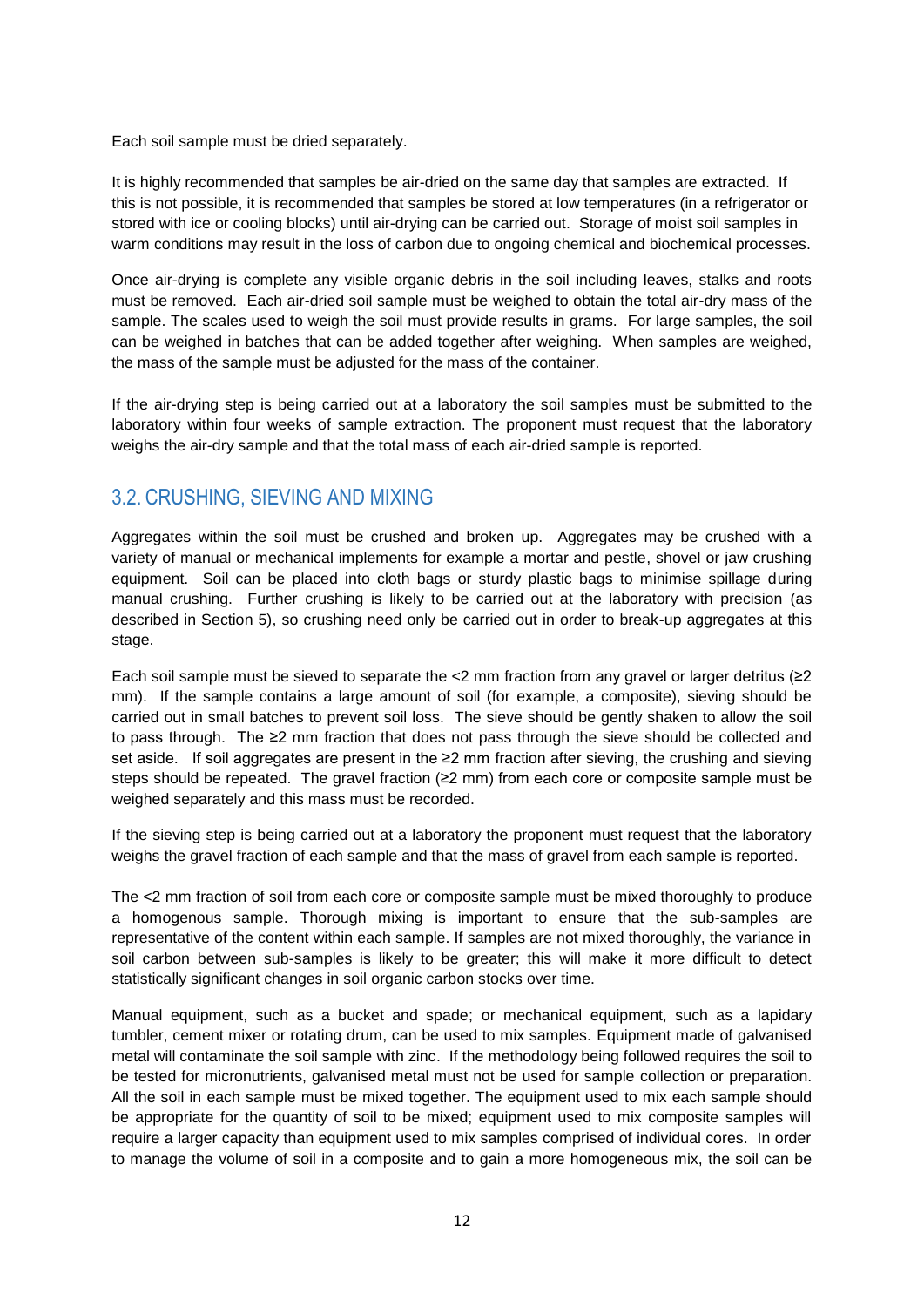added to the mixing container in smaller batches. The soil should be mixed thoroughly after each batch is added until all soil from the composite has been incorporated.

### <span id="page-12-0"></span>3.3. SUB-SAMPLING

The aim of sub-sampling is to obtain a small but representative quantity of the soil sample for laboratory testing. A range of methods can be used to create representative sub-samples, such as riffle splitters/sample dividers or manual coning and quartering.

At least one sub-sample must be taken from each sample and must be submitted to the laboratory for analysis. Proponents must retain at least one additional sub-sample per sample for insurance against lost sub-samples, or in case the need arises to repeat laboratory analyses. Proponents may also wish to consider retaining additional sub-samples for future fractionation analysis which will facilitate a transition to a potential, future model-based methodology.

Each sub-sample submitted to the laboratory must contain a minimum of 250 grams (g) of air-dry soil. Each sub-sample must be placed into a sturdy plastic bag or plastic jar and sealed. Each sub-sample must be clearly labelled with its sample and sub-sample identifier. Sub-samples retained for future analysis and insurance purposes should be kept in sealable UV resistant containers (plastic bags or jars) and should be stored out of direct sunlight to preserve the carbon content of the soil. Subsamples must be stored away from the sunlight or in UV resistant containers prior to laboratory submission.

When submitting soil sub-samples to a laboratory, project proponents must nominate the organic carbon analysis method that they want the laboratory to use. A description of the different methods that are currently available as of the date of publication is provided in Section 4.1.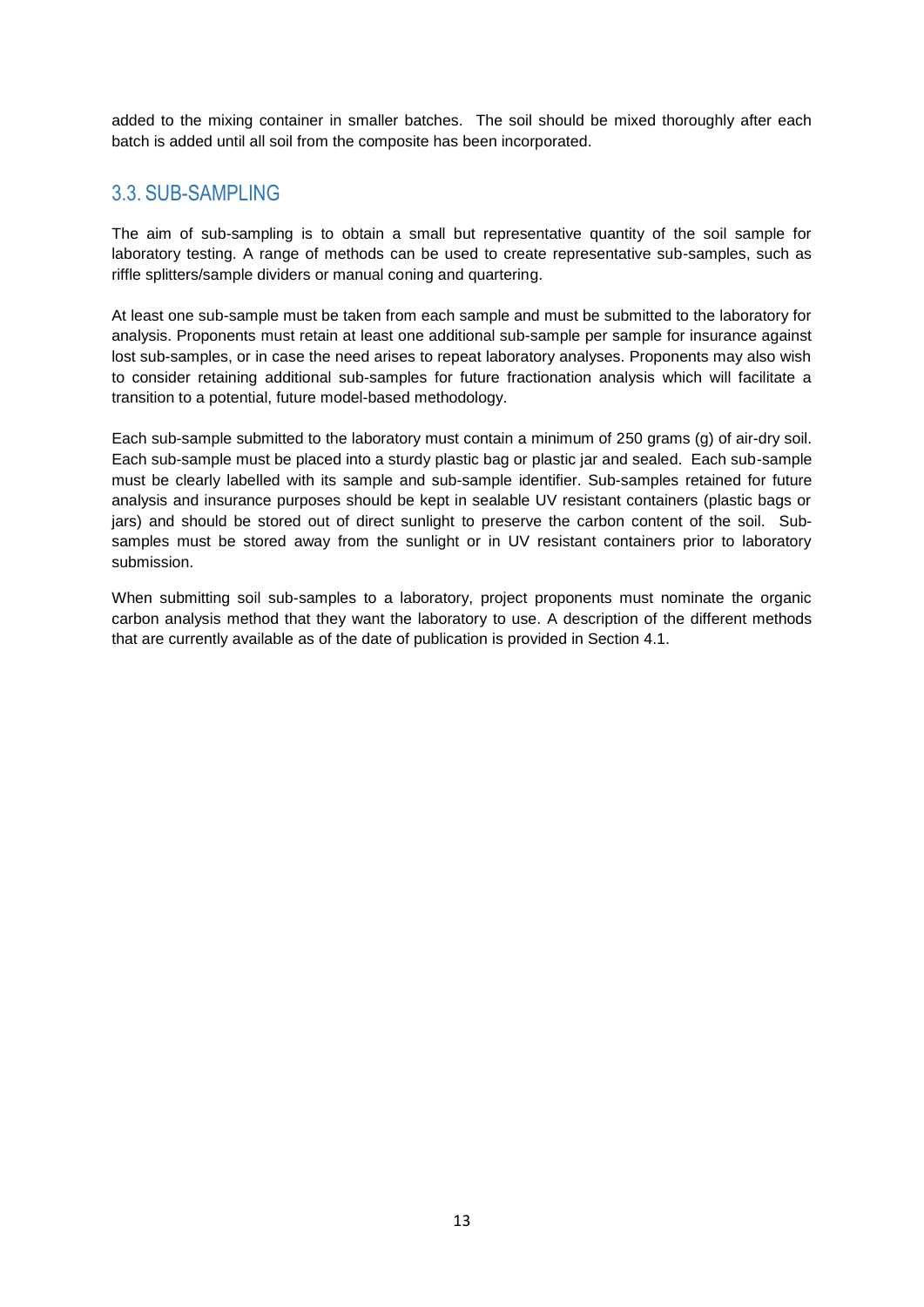## <span id="page-13-0"></span>4. LABORATORY ANALYSIS GUIDANCE

#### **This guidance refers to Part C of the Method**

Two separate verification standards currently apply to organic carbon testing in Australia: Australasian Soil and Plant Analysis Council (ASPAC) certification; and National Association of Testing Authorities (NATA) accreditation. These processes provide a measure of confidence in analytical results. The certification process by ASPAC is designed to verify the technical proficiency of participating laboratories through a national quality assurance program. The accreditation process by NATA is designed to verify the technical proficiency of participating laboratories through procedural validation of both the laboratory and the analysis.

Accordingly sub-samples must be analysed in laboratories:

- certified by the Australasian Soil and Plant Analysis Council (ASPAC) using a method that is certified through ASPAC for organic carbon analysis and gravimetric water content; OR
- using an organic carbon method and gravimetric water content method that has been accredited for that laboratory by NATA under ISO-IEC 17025 (Chemical Testing).

Organic carbon and water content analysis must be carried out on sub-samples taken from the <2 mm fraction of the soil sample. Laboratory analysis steps include organic carbon analysis and calculation of the gravimetric water content of the air-dry soil as illustrated in *Figure 3*. Analyses of the organic carbon content and the gravimetric water content of the soil are two discrete analyses that must be carried out separately; therefore each sub-sample must be split into at least two further subsamples at the laboratory.



*Figure 3: Steps involved in laboratory analysis of organic carbon.*

## <span id="page-13-1"></span>4.1. SELECTING AN ORGANIC CARBON ANALYSIS METHOD

There are currently two different organic carbon analysis techniques that are ASPAC-certified or NATA-accredited: dry combustion and wet oxidation. Other techniques, such as infrared diffuse reflectance spectroscopy, are in development and may allow for faster turnaround and reduced analysis costs in the future. As new methods become ASPAC-certified or NATA-accredited they may be used to analyse the organic carbon content of soil samples under the CFI.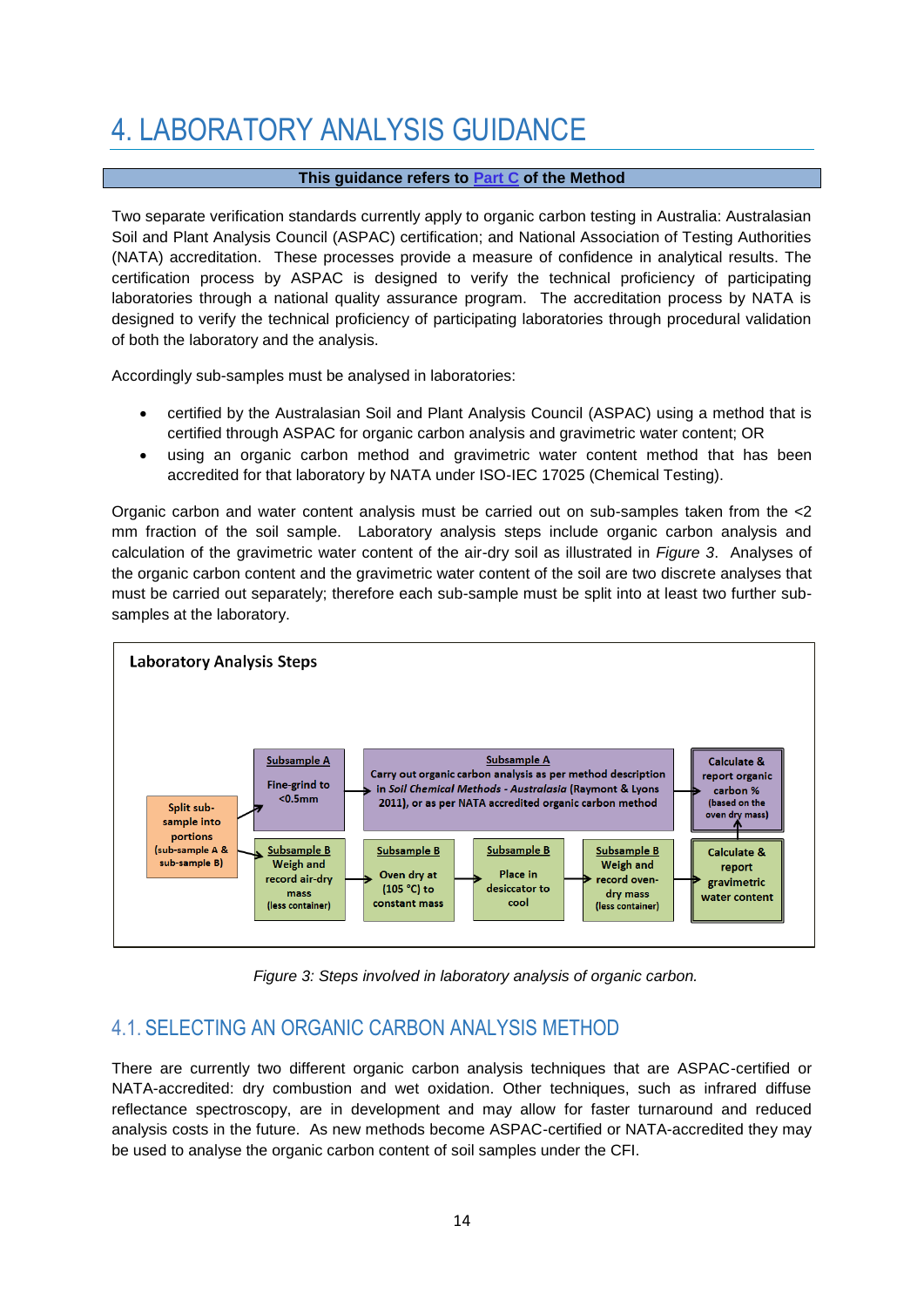The organic carbon analysis methods that are currently ASPAC-certified or NATA-accredited - which use dry combustion or wet oxidation techniques – are briefly described here to assist proponents in selecting a method. Soil Chemical Methods Australasia (2011)<sup>2</sup> provides a full description of organic carbon analysis methods.

The **Dumas high temperature dry combustion method**, determines the total organic carbon content of a soil sample through high temperature (>1000 °C) conversion of organic carbon to carbon dioxide and volumetric or infrared measurement of the resulting carbon dioxide. The Dumas dry combustion method requires additional steps to physically remove charcoal and chemically remove carbonates prior to combustion.

**Wet oxidation techniques used** to determine the organic carbon content of soil include the Heanes (1984)<sup>3</sup> and the Walkley and Black (1934)<sup>4</sup> methods. Wet oxidation methods use sulphuric acid to generate heat and an acidic dichromate solution to oxidise the organic carbon. The carbon content is measured by titration or through photometric means by measuring absorbance at 600 nm. The Walkley and Black method can potentially return a lower organic carbon measurement than the Heanes method due to incomplete oxidation, and will often require conversion to a total organic carbon measurement. The Heanes method includes an additional controlled heating step to enhance the oxidation process, and therefore produces a measurement of total organic carbon content. Wet oxidation methods require an additional step to correct for saline soils.

In choosing an organic carbon analysis method, project proponents should consider the relative precision of different methods. Table 1 below shows estimates of the precision that can be expected from Dumas with pre-treatment of charcoal and carbonates (6B3), Heanes (6B1) and Walkley & Black (6A1), analyses produced within ASPAC-certified laboratories.

| <b>Method</b>                          | Organic<br>carbon<br>measure<br>total or<br>incomplete | <b>Standard deviation of</b><br>results within ASPAC<br>laboratories <sup>b</sup> | <b>Standard deviation of</b><br>results between<br>comparison<br>laboratories <sup>c</sup> |
|----------------------------------------|--------------------------------------------------------|-----------------------------------------------------------------------------------|--------------------------------------------------------------------------------------------|
| Dumas (6B3 dry<br>combustion)          | Total                                                  | $5 - 8%$                                                                          | 7-10%                                                                                      |
| Heanes (6B1 wet<br>oxidation)          | Total                                                  | $8 - 10%$                                                                         | $10 - 12%$                                                                                 |
| Walkley & Black<br>(6A1 wet oxidation) | Incomplete                                             | $8 - 12%$                                                                         | 15%                                                                                        |

|  |  | Table 1: Precision of ASPAC Certified Organic Carbon Laboratory Methods |  |
|--|--|-------------------------------------------------------------------------|--|
|  |  |                                                                         |  |

Source: Rayment & Lyons, 2010, Soil Chemical Methods – Australasia, CSIRO Publishing and D Lyons pers. comm. b Data Sourced from two major Australian soil testing laboratories, expressed as  $\pm 2$  times reproducibility relative standard

deviation %

c Data sourced from the ASPAC inter-laboratory proficiency program, expressed as % robust coefficient of variation (CV)

**.** 

 $2$  Rayment D, and Lyons, D, 2011, Soil Chemical Methods – Australasia, CSIRO Publishing.

<sup>&</sup>lt;sup>3</sup> Heanes, D, 1984, Determination of total organic-c in soils by an improved chromic acid digestion and spectrophotometric

procedure, *Communications in Soil Science and Plant Analysis*, Vol. 15, pp. 1191-1213.<br><sup>4</sup> Walkley, A & Black, I, 1934, An examination of the Degtjareff method for determining soil organic matter and a proposed modification of the chromic acid titration method, *Soil Science*, Vol. 37, pp. 29-38.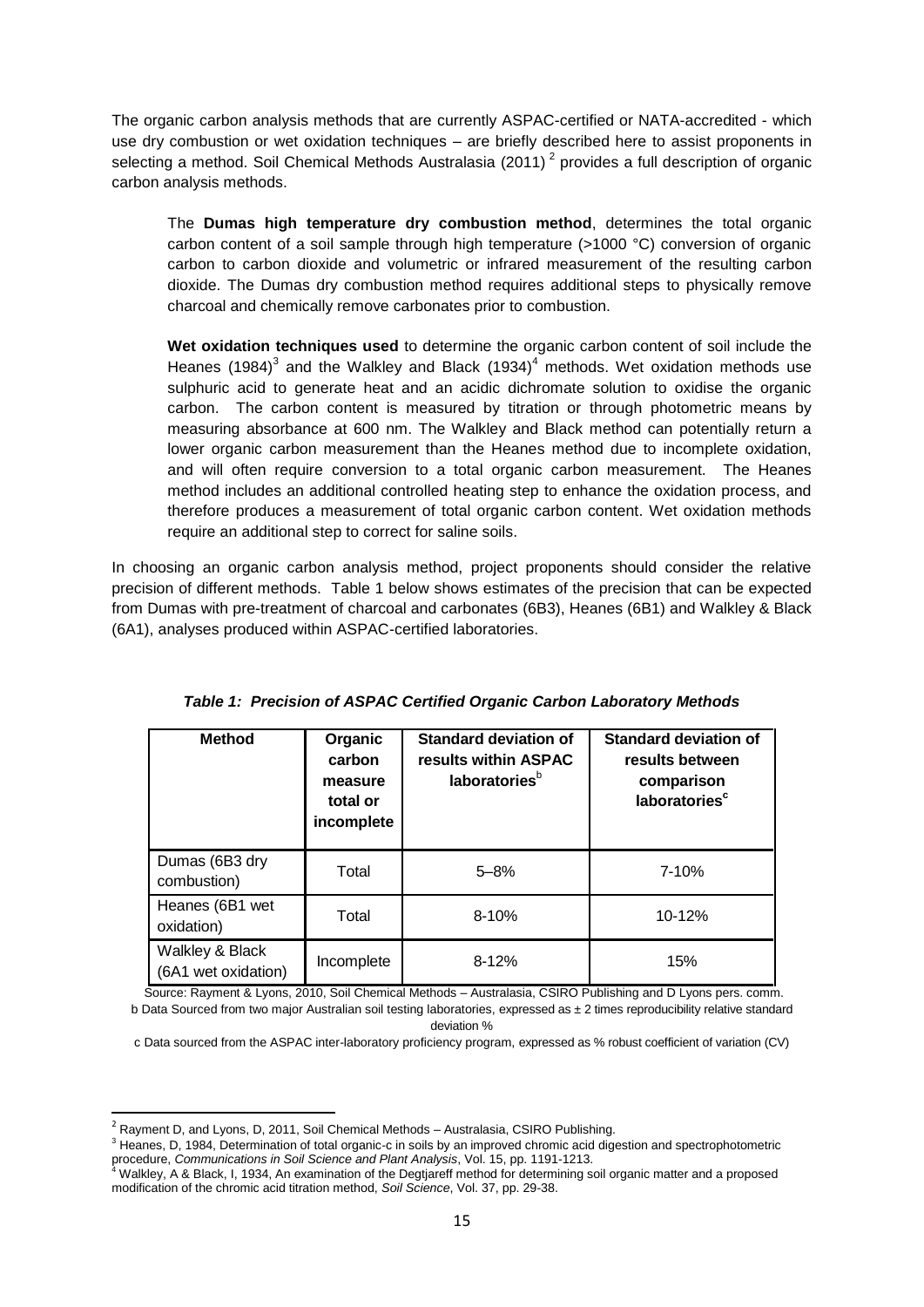Project proponents may also wish to consider the recommendations of the Intergovernmental Panel on Climate Change (IPCC), which states that it is good practice to use the dry combustion technique to measure carbon in situations where the measurement of soil carbon is significant to the project<sup>5</sup>.

## <span id="page-15-0"></span>4.2. MEASUREMENT OF ORGANIC CARBON

The sub-sample intended for organic carbon analysis must be fine ground to pass through a 0.5mm sieve in preparation for organic carbon analysis. The laboratory must conduct organic carbon analysis on the finely-ground sub-sample in accordance with ASPAC-certified or NATA-accredited procedures.

## <span id="page-15-1"></span>4.3. MEASUREMENT OF WATER CONTENT FOR BULK DENSITY CALCULATION

Bulk density is a measurement of the oven-dry mass of the soil sample divided by the volume of the sample and is required to calculate the organic carbon stocks of an area. To determine the oven-dry mass of the soil sample, it is necessary to measure the water content of the air-dry sub-sample.

The laboratory must undertake water content analysis on one air-dry sub-sample per core or composite sample. An air-dry sub-sample must be oven-dried at the maximum temperature of 105°C to constant mass. Once the sub-sample has reached constant mass it must be placed in a desiccator to cool, and weighed quickly on extraction from the desiccator so it does not re-absorb moisture from the air. The initial air-dry mass and final oven-dry mass of each sub-sample analysed for water content must be measured and recorded by the laboratory, in order to calculate the water mass of the sub-sample. The gravimetric water content of the air-dry sub-sample is calculated as a ratio of the water mass to the oven-dry soil mass in the sub-sample.

Laboratory reports must include the gravimetric water content of each sub-sample submitted for analysis.

## <span id="page-15-2"></span>4.4. ORGANIC CARBON REPORTING

**.** 

The laboratory must state if the organic carbon content of the soil sub-sample is reported on an ovendry (105° C) or an air-dry (40° C) mass basis. If results are reported on an air-dry mass basis, an additional calculation must be carried out to convert the results to an oven-dry mass basis (see Section 6, Equation 4). All calculations to determine soil organic carbon stocks must be based on the oven-dry mass of the soil because clay has a higher water holding capacity than the coarser components of soil. If calculations were based on the air-dry mass, the mass of any clay-based soils would include residual water and would result in an inaccurate measure of the soil organic carbon content.

Laboratory reports must include the method of organic carbon analysis, as the use of the Walkley and Black method requires the application of an additional conversion factor (See Section 4.5 below).

### <span id="page-15-3"></span>4.5. CONVERSION OF WALKLEY AND BLACK RESULTS

The Walkley and Black wet oxidation method will return a lower organic carbon content measurement than the Heanes wet oxidation or Dumas dry combustion total organic carbon methods. Consequently, it is recommended that a project proponent uses either the Walkley and Black method

<sup>&</sup>lt;sup>5</sup> Penman, J, Gytarsky, M, Hiraishi, T, Krug, T, Kruger, D, Pipatti, R, Buendia, L, Miwa, K, Ngara, T, Tanabe, K and Wagner, F, (eds.), IPCC, 2003[, Good Practice Guidance for Land use, Land use change and Forestry.](http://www.ipcc-nggip.iges.or.jp/public/gpglulucf/gpglulucf.html)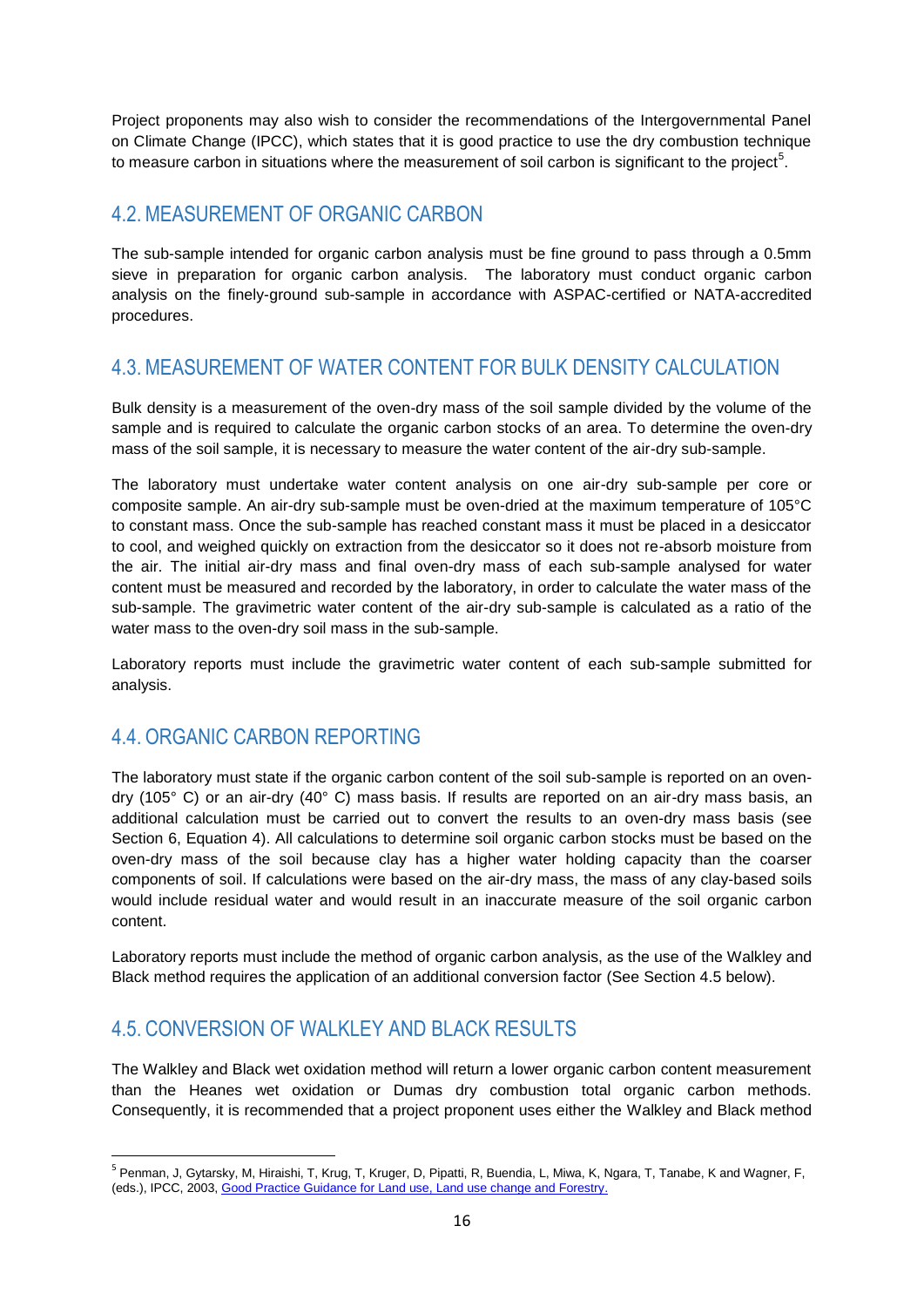for the duration of the project, or a total organic carbon method (Heanes or Dumas) for the duration of the project.

If project proponents use the Walkley and Black method at any sampling round during the project, proponents must convert the incomplete oxidation results produced through the Walkley and Black method to a total organic carbon measurement (unless this conversion has been performed by the laboratory). Results from the Walkley and Black and total organic methods (Dumas and Heanes) reported in ASPAC proficiency rounds have been compared to determine a conversion factor for ASPAC certified laboratories. For ASPAC certified laboratories, the organic carbon content results attained via Walkley and Black method must be multiplied by a factor of 1.1359 for conversion to total organic carbon (See Equation 6 in Section 6).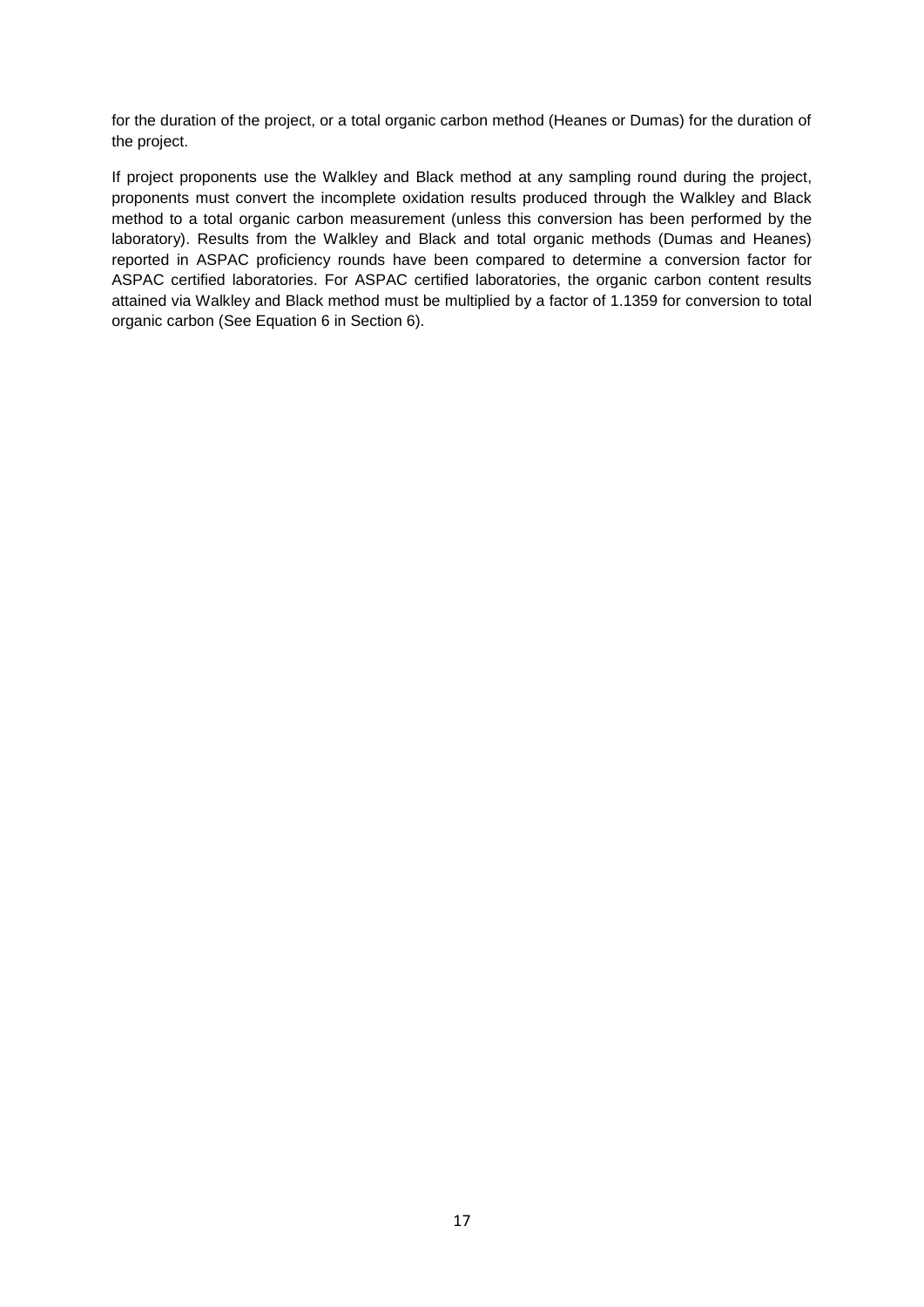## <span id="page-17-0"></span>5. METHOD

This section details the minimum standards that are required for the purposes of carrying out a soil-carbon CFI measurement-based methodology. Methodology developers should ensure that the relevant sections of the CFI methodology proposal (Section 10 (data collection) and Section 12 (project monitoring and record keeping) require compliance with these standards. This method is adopted by a number of provisions of the *Carbon Credits (Measurement-Based Methodology for Sequestering Carbon in Soils in Grazing Systems) Methodology Determination 2014.*

#### **GLOSSARY**

*Actual sampling depth* means the depth to which sampling occurs at each sampling site if the nominated sampling depth is or isn't achieved (the actual sampling depth must be less than or equal to the nominated sampling depth in each layer).

*Aggregate* means discrete clusters of soil grains.

*Air-dry soil* means soil that has been dried at approximately 40°C to constant mass.

*Australian Soil and Plant Analysis Council (ASPAC)* means the incorporated society by that name.

*Composite* means a sample created by bulking and thoroughly mixing individual soil cores collected from different sampling locations.

*Constant mass* means mass that does not change at the nominated drying temperature (airdry at approximately 40  $^{\circ}$ C or oven-dry at 105  $^{\circ}$ C).

*Coring Device* means a cylindrically shaped device (mechanical or manual) used to extract a known volume of soil.

*Gravel* means particles of soil ( $>2$  mm) that do not pass through a 2mm sieve.

*Gravimetric* means quantitative analysis by weight.

*National Association of Testing Authorities Australia (NATA)* means the national association by that name.

*Nominated sampling depth* means the depth that is chosen by the proponent for each CEA. For all CFI projects the minimum nominated sampling depth is 30 cm.

*Sample* means an individual soil core which is being analysed separately; or, each separate layer of soil from the soil core which is being analysed separately; or, a composite; or each separate layer of a composite which is being analysed separately.

*Sieve* means a utensil consisting of a mesh (at intervals of 2mm) held in a frame, used to separate gravel from the fine fraction of soil.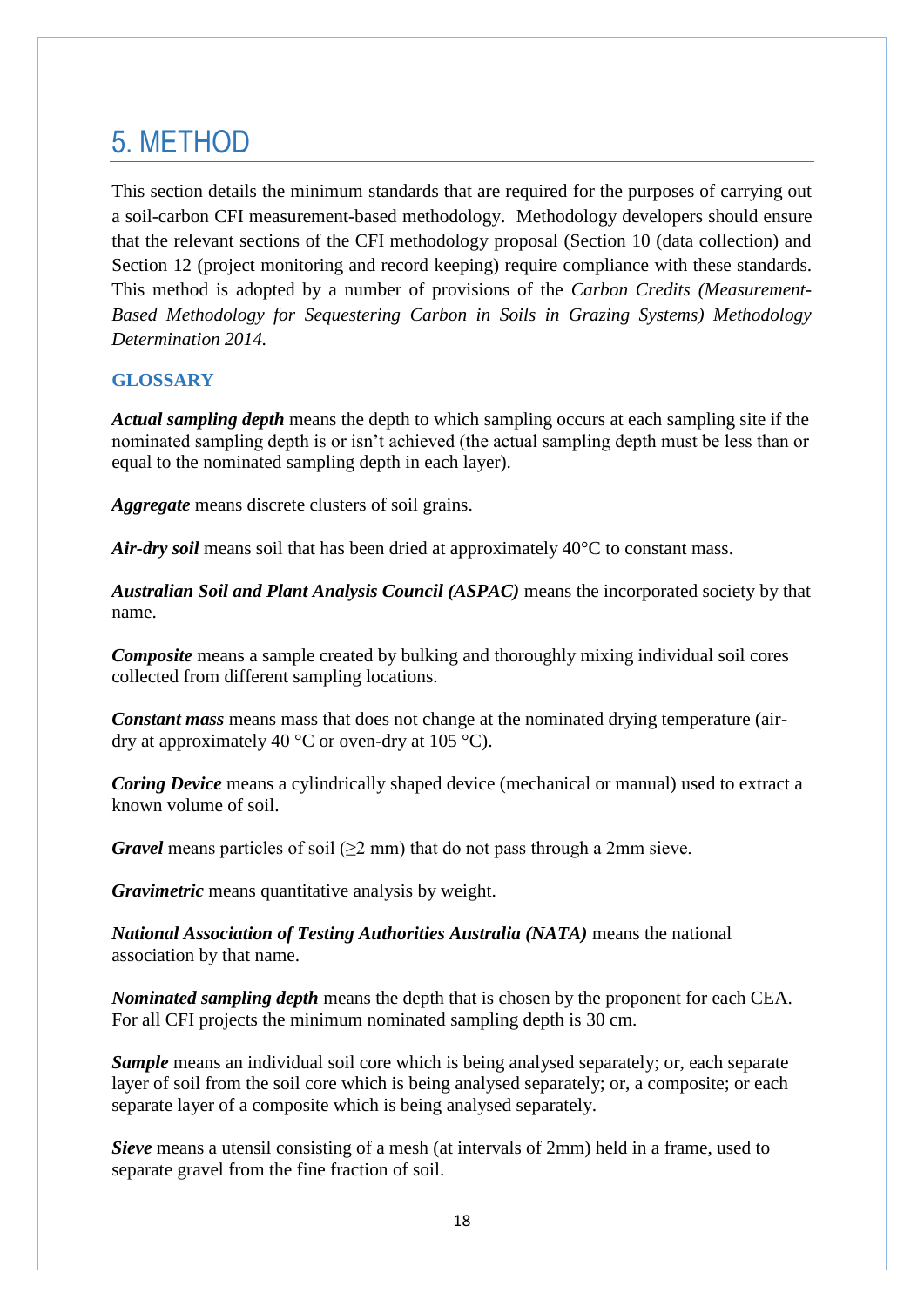*Soil core* means a discrete sample of soil that has been extracted with a coring device and includes the gravel  $(\geq 2 \text{mm})$  and the fine fraction (<2mm).

*Soil layer thickness* means a measure of the vertical length (depth) of the soil layer represented by a soil core or a segment of a soil core.

*Soil organic carbon (SOC)* means the form of carbon contained within soil organic matter.

*Sub-sample* means a representative portion (reduced mass) of the original (<2 mm fraction) sample upon which laboratory analyses are conducted.

#### **PART A: SAMPLE COLLECTION**

*Note*: See section 4.6 of the *Carbon Credits (Measurement-Based Methodology for Sequestering Carbon in Soils in Grazing Systems) Methodology Determination 2014.*

#### A.1 QUALIFICATIONS OF TECHNICIANS

The person undertaking sample collection or sample collection and sample preparation must hold nationally-accredited qualifications or formal recognition of prior learning that addresses the competencies listed in Appendix A.

#### A.2 SAMPLING EQUIPMENT

The coring device used to collect soil samples must:

- (a) have a consistent diameter, with the exception of the cutting tip;
- (b) have a minimum inner cutting head diameter of 4 cm; and
- (c) be clean and free of any lubricants excluding water.

#### A.3 SITE PREPARATION

The sample site must be cleared of living plants, plant litter and surface rocks prior to sample collection with minimal disturbance to the soil surface or sub-surface.

#### A.4 SAMPLE EXTRACTION

- (1) The nominated sampling depth must be a minimum of 30 centimetres (cm).
- (2) Sampling must occur to the same nominated sampling depth across the CEA in each sampling round, unless bedrock or impenetrable layers prevent sampling to this depth.
- (3) In circumstances where bedrock or impenetrable layers prevent sampling to the nominated sampling depth, the actual sampling depth must be recorded.
- (4) All soil in the soil core to the nominated or actual sampling depth must be retained.
- (5) Soil from the 0-30 centimetre (cm) layer and the 30+ centimetre (cm) layer must be extracted separately or must be separated prior to the sample preparation step.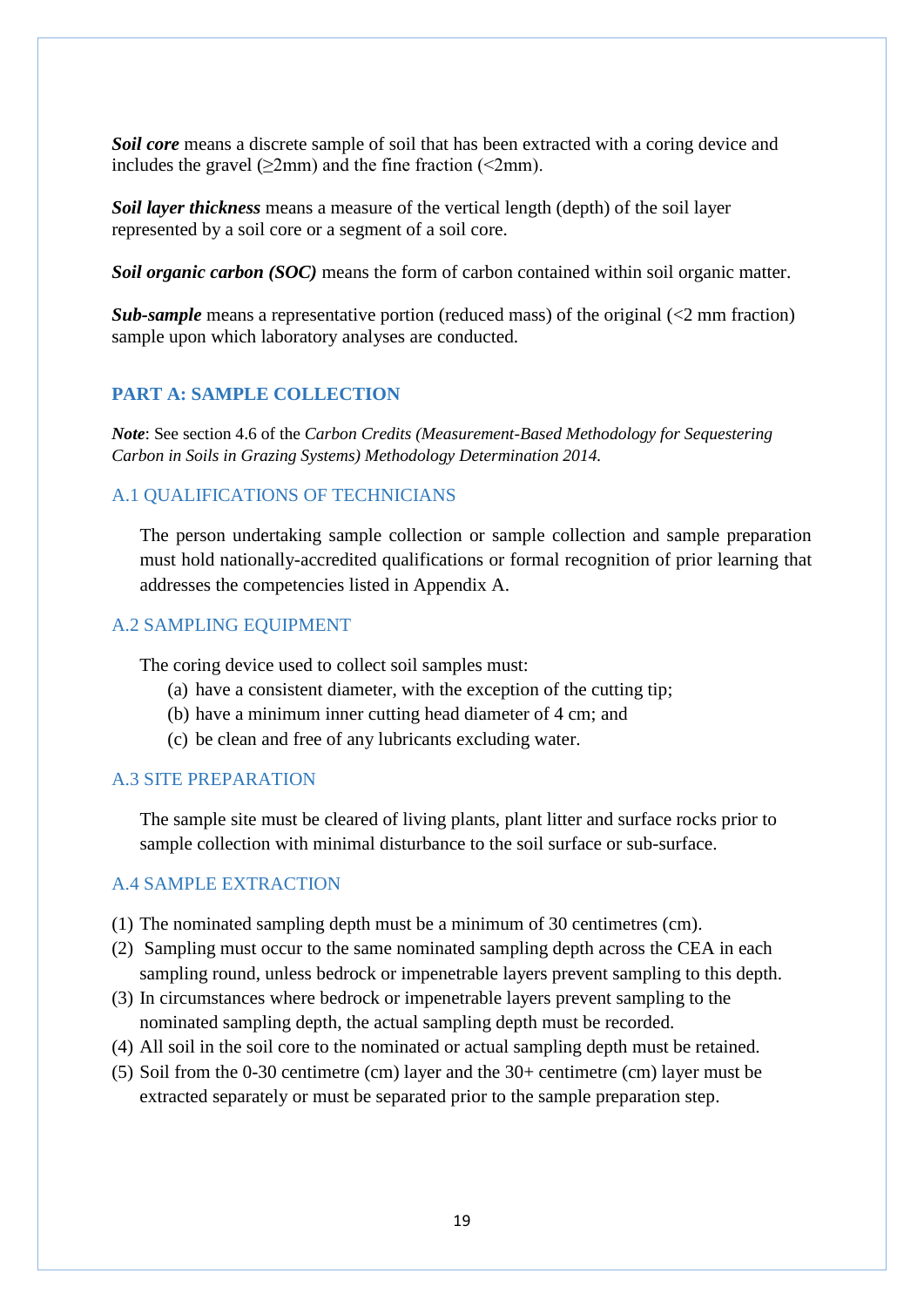#### A.5 RECORD KEEPING

- (1) The name and qualifications of the person carrying out sample collection must be recorded.
- (2)The person in subclause (1) must sign a statutory declaration which states the sample collection or sample collection and preparation has been undertaken in accordance with this method.

*Note:* See section 7.15 of the *Carbon Credits (Measurement-Based Methodology for Sequestering Carbon in Soils in Grazing Systems) Methodology Determination 2014.*

- (3) The inner diameter of the cutting head on the coring device(s) must be measured and recorded in centimetres (cm) to three significant figures.
- (4) The details of each soil core collected must be recorded including:
	- (a) nominated sampling depth, or actual sampling depth in centimetres (cm) to three significant figures;
	- (b) the coordinates of the actual sampling location expressed in the format required by the methodology being implemented, or if the methodology does not specify a format then in decimal degrees to at least 5 decimal places as Eastings and Northings;
	- (c) if more than one cutting head is used to sample within a CEA, the inner diameter of each cutting head used at each sampling location must be recorded;
	- (d) date of collection;
- (5) The details of each soil sample must be recorded including:
	- (a) CEA identifier
	- (b) strata identifier (if using a stratified sampling design);
	- (c) core or composite identifier; and
	- (d) soil layer identifier (if more than one soil layer is being sampled).
- (6) If the nominated sampling depth is greater than 30 centimetres (cm), or if soil cores are further separated into multiple layers for separate organic carbon and water content analysis, the thickness of each soil layer being separately analysed must be recorded in centimetres (cm) to three significant figures.

#### A.6 OFFSETS REPORT REQUIREMENTS

Offsets reports for a project must contain the following information:

- (a) The name and qualifications of the person undertaking sample collection or sample collection and preparation.
- (b) The statutory declaration signed by the person in subclause A.5(1) stating that the sample collection or sample collection and preparation has been undertaken in accordance with this method.
- (c) The date of sample collection in each CEA. If the date of the sample collection occurs over a number of days, report the first and last dates of sample collection.
- (d) The starting date in which sample collection was commenced within the project area.
- (e) The final date in which sample collection was completed for the entire project area.
- (f) The nominated sampling depth for each CEA in each sampling round.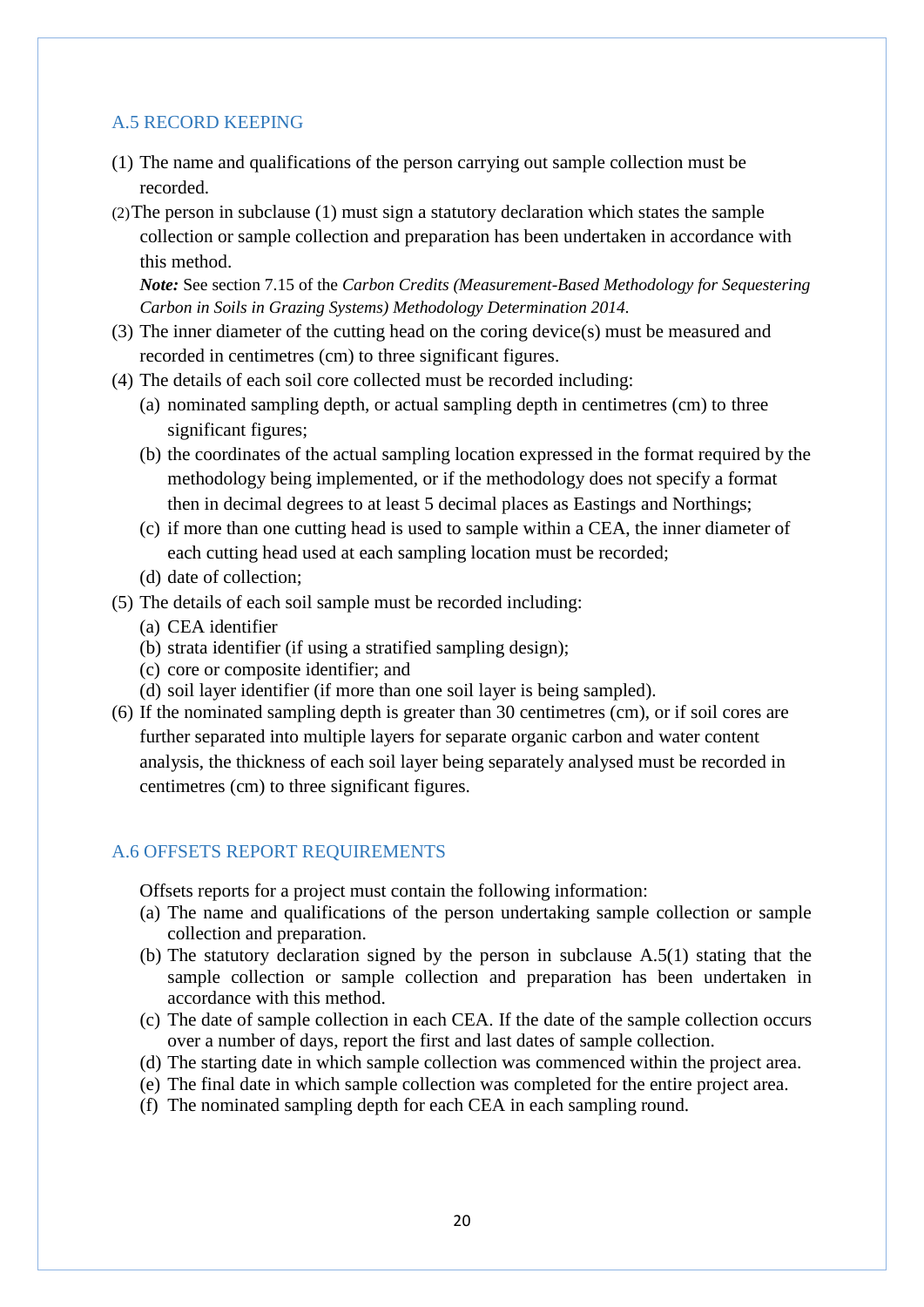#### **PART B SAMPLE PREPARATION**

*Note*: See section 4.6 of the *Carbon Credits (Measurement-Based Methodology for Sequestering Carbon in Soils in Grazing Systems) Methodology Determination 2014.*

#### B.1 AIR-DRYING SAMPLES

- (1) Each soil sample must be dried at the approximate temperature of 40 degrees centigrade (°C) for 48 hours or until constant mass is achieved.
- (2) If soil samples are not air dried prior to laboratory submission, the soil samples must be submitted to the laboratory within four weeks of sample extraction.

#### B.2 ORGANIC DEBRIS

Visible organic debris must be removed from the soil sample.

#### B.3 CRUSHING

Aggregates present in each soil sample must be crushed and broken up.

#### B.4 SEPARATING SOIL FRACTIONS

The soil from each sample must be sieved with a clean 2 millimetre (mm) sieve.

#### B.5 CORE OR COMPOSITE MIXING

The <2 millimetre (mm) fraction of soil from each core or composite must be mixed with clean equipment.

#### B.6 SUB-SAMPLING AND LABELLING

- (1) At least one sub-sample of 250 grams (g) must be taken from the  $\langle 2 \text{ millimetre (mm)} \rangle$ fraction of each sample.
- (2) Each sub-sample must be placed into a sturdy plastic container and sealed.
- (3) Each sub-sample must be labelled with the sample and sub-sample identifiers.

#### B.7 STORAGE AND HANDLING

Each sub-sample must be stored away from the sunlight or in UV resistant containers prior to laboratory submission.

#### B.8 RECORD KEEPING

- (1) Each air-dry soil sample must be weighed and the mass recorded in grams (g) to three significant figures.
- (2) The gravel ( $\geq$ 2mm fraction) content of each soil sample must be weighed and the mass recorded in grams (g) to three significant figures.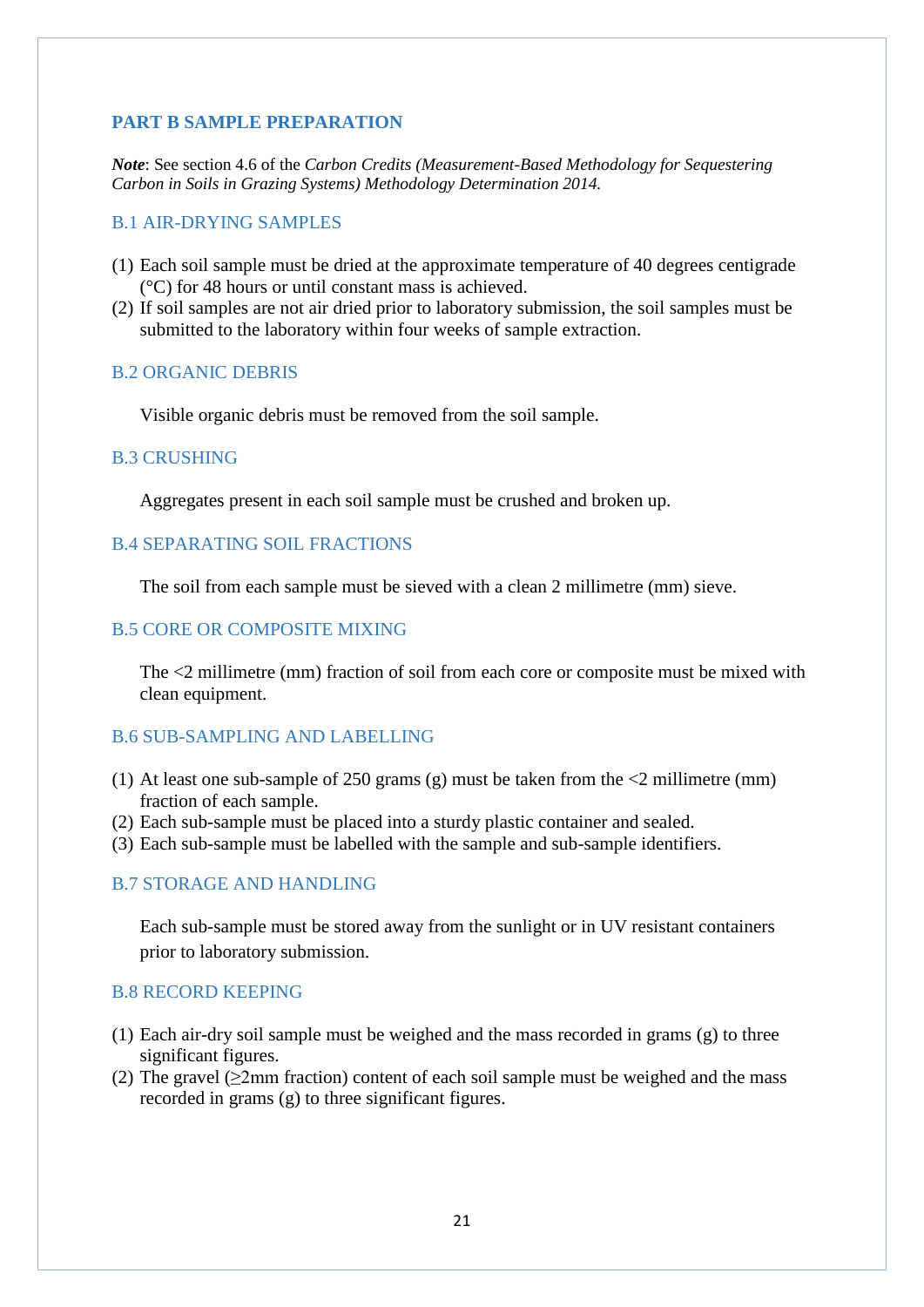#### **PART C ORGANIC CARBON AND WATER CONTENT ANALYSIS**

*Note*: See section 4.7 of the *Carbon Credits (Measurement-Based Methodology for Sequestering Carbon in Soils in Grazing Systems) Methodology Determination 2014.*

#### C.1 LABORATORY AND METHOD STANDARDS

- (1) Analysis of soil sub-samples must be undertaken by a laboratory that is;
	- (a) certified for organic carbon analysis by the Australasian Soil and Plant Analysis Council (ASPAC) and using a method certified for organic carbon analysis and gravimetric water content by ASPAC, or
	- (b) using an organic carbon method and gravimetric water content method that has been accredited for that laboratory by the National Association of Testing Authorities Australia (NATA) under ISO-IEC 17025 (Chemical Testing).
- (2) Physical removal of charcoal and chemical removal of carbonates must be carried out in the laboratory prior to organic carbon analysis if the Dumas dry combustion method is used.

*Note: See description of Dumas dry combustion method on page 15 of this guide.*

#### C.2 ORGANIC CARBON ANALYSIS

The laboratory must carry out organic carbon analysis on the air-dry soil from a subsample.

#### C.3 WATER CONTENT ANALYSIS

The laboratory must carry out water content analysis on the air-dry soil from a subsample.

#### C.4 CONVERSION OF WALKLEY AND BLACK RESULTS

For project proponents using ASPAC-certified laboratories:, the organic carbon content results obtained from the Walkley and Black method must be converted to total organic carbon by multiplying the results by a factor of 1.1359 unless the laboratory reports state that a conversion factor has been applied (see subclause C.5(4)). *Note: See description of Walkley and Black method on page 15 of this guide.*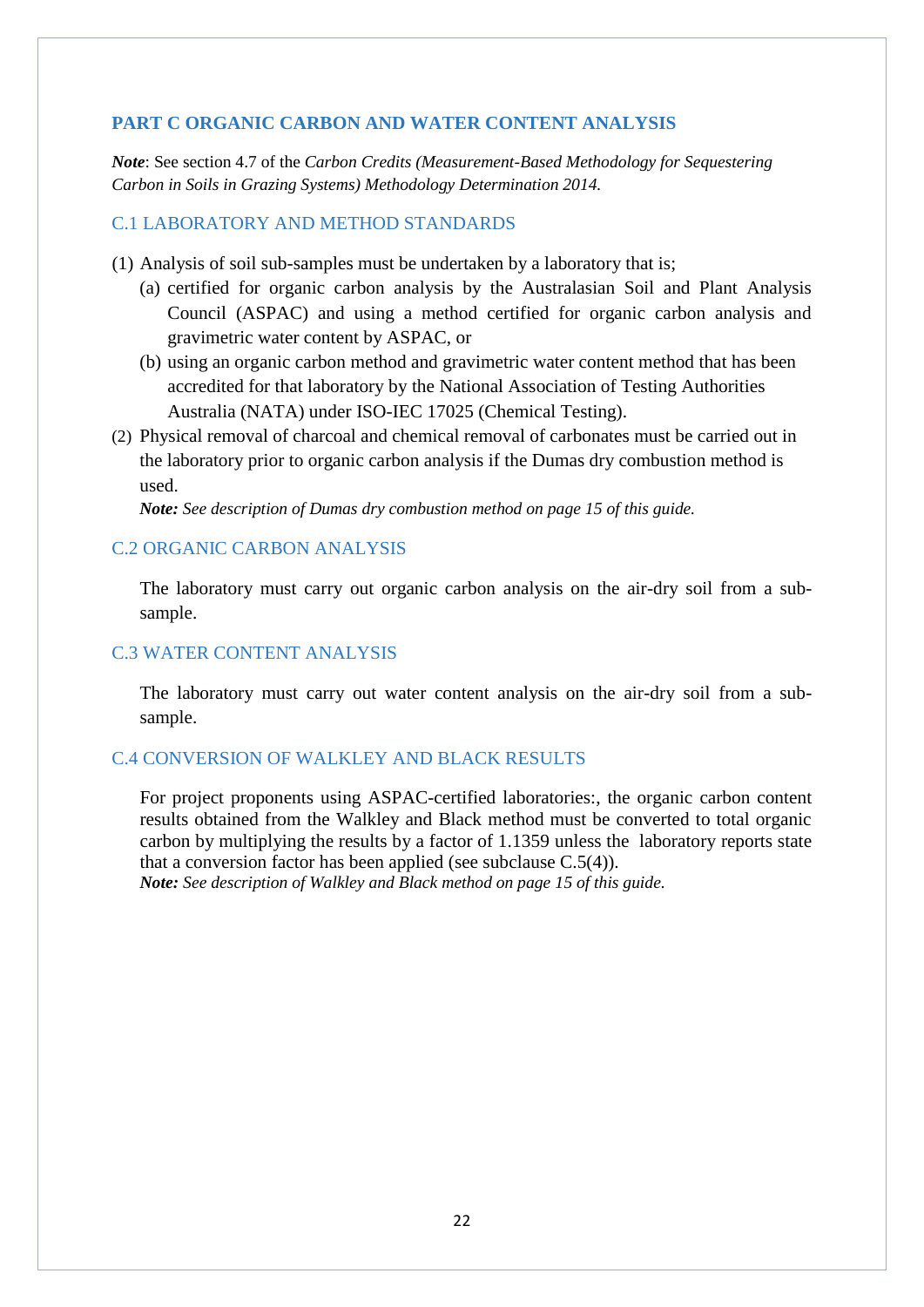#### C.5 RECORD KEEPING

- (1) ASPAC certification or NATA accreditation for the organic carbon method and the laboratory carrying out organic carbon and water content analysis of sub-samples must be recorded.
- (2) All laboratory reports for each sampling round must be retained for verification.
- (3) Laboratory reports must state the method of organic carbon analysis.
- (4) Laboratory reports must state whether a conversion factor has been applied to convert organic carbon content results produced through the Walkley and Black method to total organic carbon.
- (5) Laboratory reports must state the organic carbon content in each soil sample submitted for analysis as a percentage of the mass of the soil sub-sample (%) or in grams of carbon per kilogram of soil (g/kg).
- (6) Laboratory reports must state if the organic carbon content is reported on an oven-dry  $(105^{\circ} \text{ C})$ , or an air-dry  $(40^{\circ} \text{ C})$  mass basis.
- (7) Laboratory reports must state the gravimetric water content of each sub-sample submitted for analysis in grams of water per grams of oven dry soil  $(g/g)$ .
- (8) Proponents must record the calculations used to convert incomplete oxidation results produced through the Walkley and Black method to total organic carbon in accordance with clause C.4, unless the laboratory reports state that a conversion factor has been applied, in accordance with subclause C.5(4).

#### C.6 OFFSETS REPORT REQUIREMENTS

Offsets reports for a project must contain:

(a) Proof of ASPAC certification or NATA accreditation for the organic carbon method and the laboratory carrying out organic carbon and water content analysis of subsamples.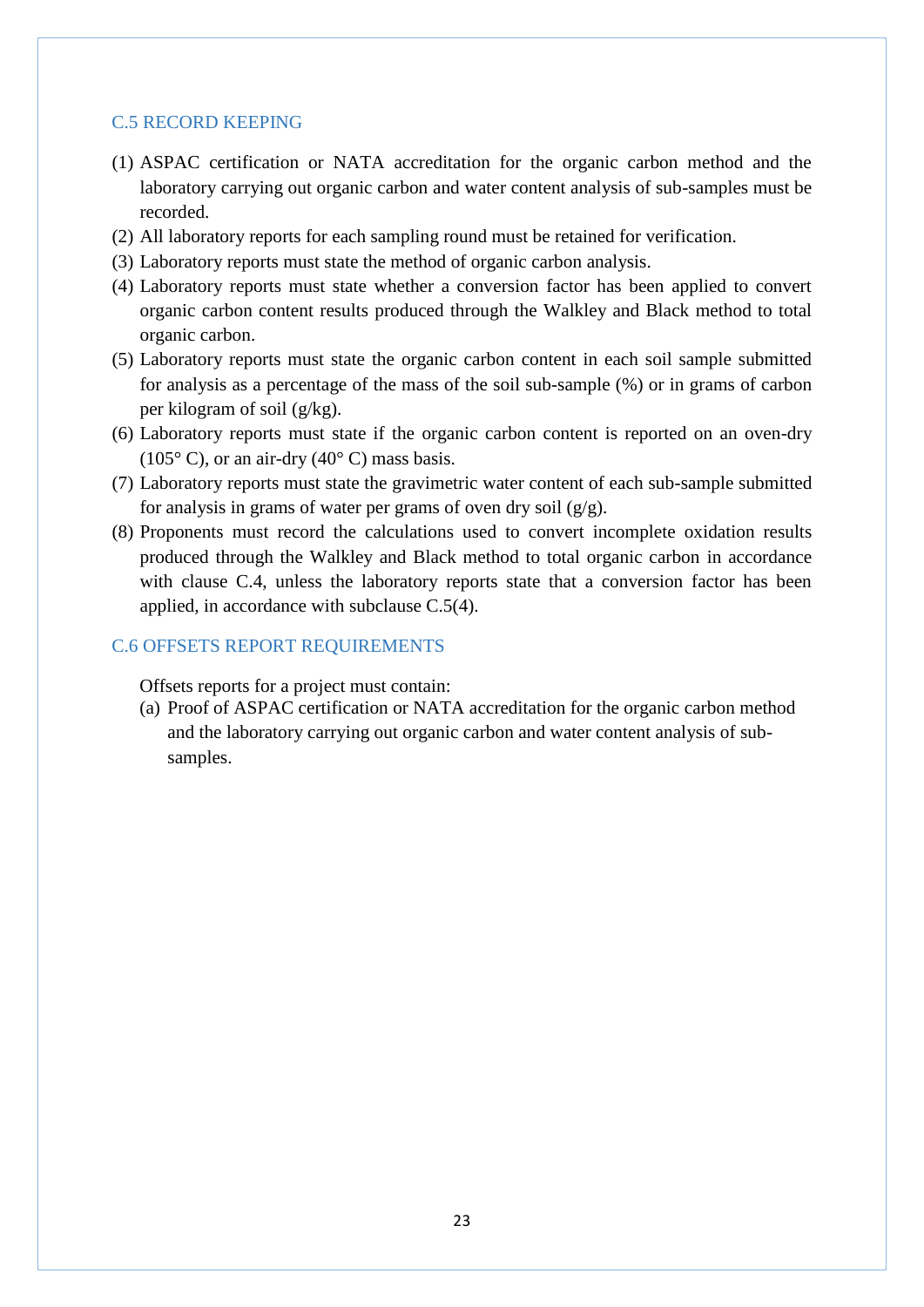## <span id="page-23-0"></span>6. CALCULATIONS

The following equations derive the parameters required to calculate organic carbon stocks (organic carbon content per hectare) of each (single core or composite) soil sample using data collected during the extraction, preparation and analysis of the samples as per the method in Section 5.

The calculation of organic carbon stocks in a soil sample requires the following parameters: the thickness of the soil layer (6.1), the gravimetric gravel content of the soil sample (6.2), the bulk density of the soil sample (6.3), the organic carbon content of a sub-sample (6.4). This calculation is not included below as a methodology may modify the equation depending on how soil layers and sampling depths are treated. For example, the organic carbon stock calculations in a methodology may be based on the nominated and/or the actual thickness of the soil layer.

#### 6.1. Calculate the average actual thickness of the soil layer for a composite sample

This equation should be used to calculate the actual average thickness of a composite sample for a given soil layer. Where a sample is comprised of a single soil core, actual thickness of the sample is *t<sup>i</sup> .* 

$$
T_a = \frac{1}{n} \sum_{i=1}^n t_i
$$
 Equation 1

Where:

.

 $T_a$  = the average actual thickness of the composite sample for a given soil layer (cm).

 $t =$  the actual thickness of each soil corefor a given soil layer (cm).

 $n =$  the number of cores in a composite sample:

 $i = a$ /each specific soil core.

## 6.2. Calculate the gravimetric gravel content of the oven-dry soil sample

| $P_{gravel} = \frac{M_{gravel}}{1}$<br>$M_{\rm c}$ | Equation 2 |
|----------------------------------------------------|------------|
|----------------------------------------------------|------------|

Where:

 $P_{aravel}$  = the gravimetric gravel content of the oven-dry soil sample (g).

 $M_{aravel}$  = the mass of gravel (≥2 mm) in the soil sample (g).

 $M<sub>s</sub>$  = the total oven-dry mass of the soil sample (g).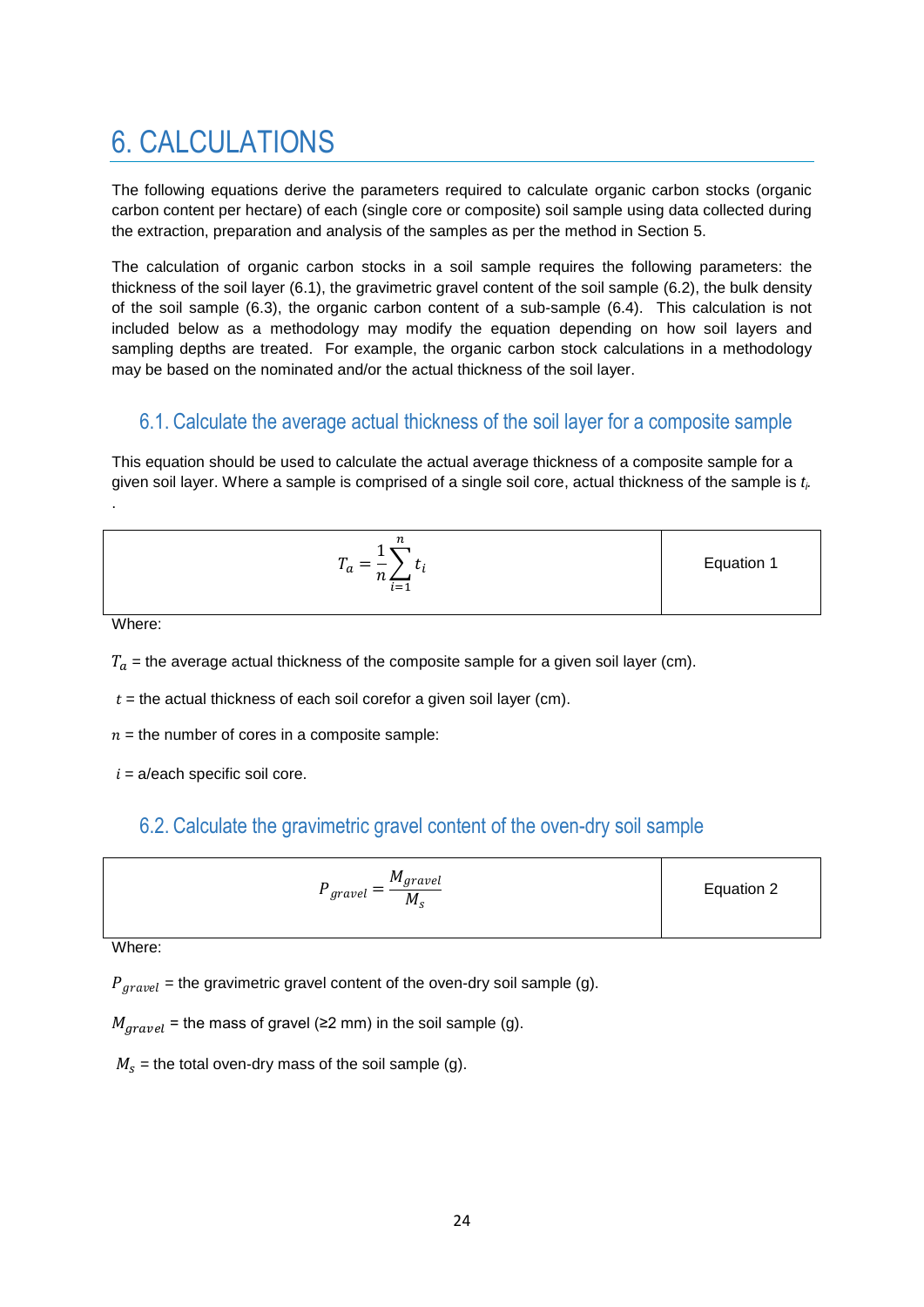#### 6.2.1. Calculate the total oven dry-mass of the soil sample

$$
M_s = M_{\lt 2mm} + M_{gravel}
$$
   
Equation 2.1

Where:

 $M_s$  = the total oven dry-mass of the soil sample (g).

 $M_{\rm < 2mm}$  = the oven-dry equivalent mass of the fraction of the soil sample that is <2 mm (g).

 $M_{aravel}$  = the mass of gravel (≥2 mm) in the soil sample (g).

### 6.2.2. Calculate the oven-dry equivalent mass of the <2 mm fraction of soil

| $M_{AD<2mm}$<br>$M_{\leq 2mm} =$<br>$1 + \theta_m$ | Equation 2.2 |
|----------------------------------------------------|--------------|
|                                                    |              |

Where:

 $M_{\rm < 2mm}$  = the oven-dry equivalent mass of the fraction of the soil sample that is <2 mm (g).

 $M_{AD<2mm}$  = the air-dry mass of the fraction of the soil sample that is <2mm (g).

 $\theta_m$  = the gravimetric water content of the <2 mm air-dry sub-sample (g water /g oven-dry soil mass) *as reported by the laboratory*.

#### 6.2.3. Calculate the air-dry mass of the <2mm fraction of soil

| $M_{AD<2mm} = M_{AD} - M_{gravel}$ | Equation 2.3 |
|------------------------------------|--------------|
|                                    |              |

Where:

 $M_{AD<2mm}$  = the air-dry mass of the fraction of the soil sample that is <2mm (g).

 $M_{AD}$  = the air-dry mass of the soil sample (g).

 $M_{aravel}$  = the mass of gravel (≥2 mm) in the soil sample (g).

#### 6.3. Calculate the bulk density of the soil sample

| $M_{\rm c}$<br><b>BD</b><br>د. ـ<br>$\sum_{i=1}^n V_i$ | Equation 3 |
|--------------------------------------------------------|------------|
|                                                        |            |

Where:

 $BD =$  the bulk density of the oven-dry soil sample (g/cm<sup>3</sup>).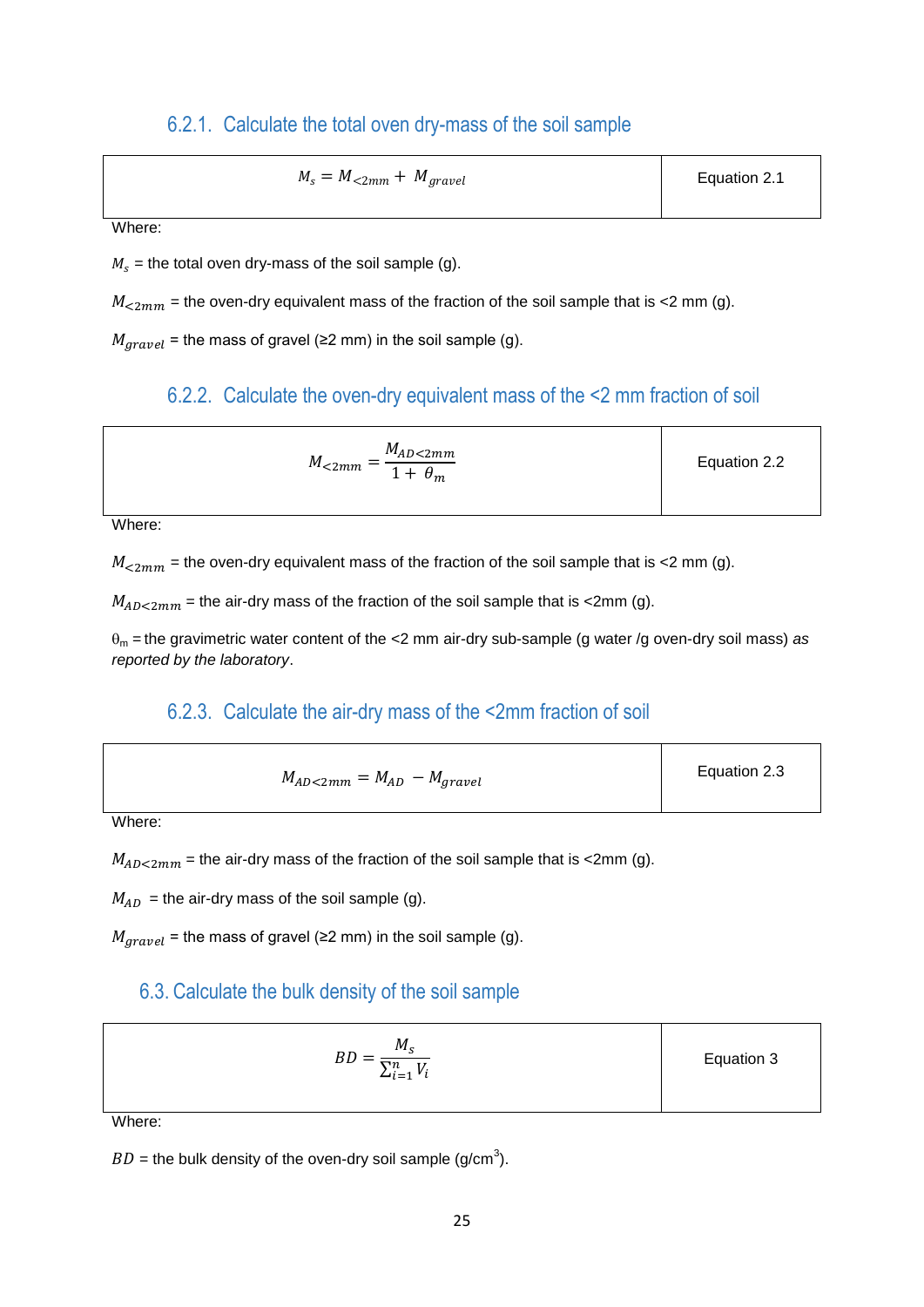$M_s$  = the oven dry-mass of the soil sample (g).

 $V =$  the volume of a/each core (cm<sup>3</sup>).

 $n =$  the number of cores in the sample:

- where the sample is comprised of one soil core,  $n = 1$ ;
- where the sample is a composite,  $n =$  the number of soil cores included in the composite.

 $i = a$ /each specific soil core.

### 6.3.1. Calculate core volume

 $V = \pi r^2$ 

Equation 3.1

Where:

 $V =$  the volume of a/each core (cm<sup>3</sup>).

 $r =$  the radius of the cutting head of the core (cm).

 $t =$  the actual thickness of each sample (cm).

### 6.4. Organic carbon content of the sub-sample

A value for the oven-dry organic carbon content of the sub-sample, expressed as a percentage (%),  $(OC<sub>OD</sub>)$  is required for organic carbon stock calculations. The following equations may be required to convert the organic carbon content reported by the laboratory to percentage oven-dry organic carbon content  $(OC<sub>OD</sub>)$ .

### 6.4.1. Convert air-dry organic carbon to oven-dry organic carbon

To be carried out only if organic carbon results are reported on an air-dry basis.

$$
OC_{OD} = OC_{AD} \times (1 + \theta_m)
$$
 Equation 4

Where:

 $OC<sub>OD</sub>$  = the oven-dry organic carbon content of the sub-sample, expressed as a percentage (%).

 $OC_{AD}$  = the air-dry organic carbon content of the sub-sample, expressed as a percentage (%) *as reported by the laboratory*.

 $\theta_m$  = the gravimetric water content of the <2 mm air-dry sub-sample (g water /g oven-dry soil mass) *as reported by the laboratory*.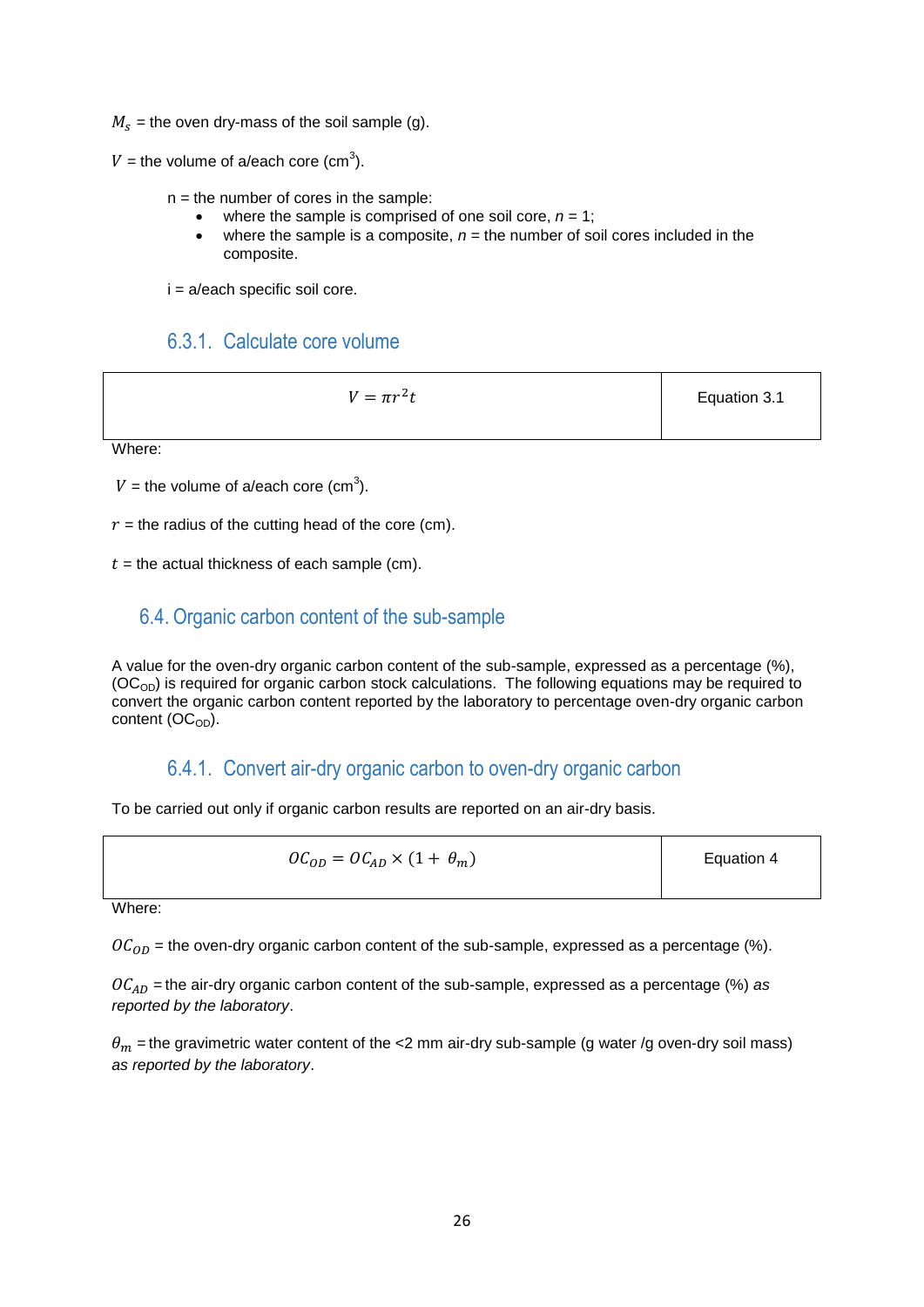### 6.4.2. Convert grams per kilogram organic carbon to a percentage

To be carried out only if organic carbon results are reported on a gram per kilogram (g/kg) basis.

| $OC_{g/kg}$<br>nΓ<br>$\equiv$<br>UU<br>ΤÛ | Equation 5 |
|-------------------------------------------|------------|

Where:

 $OC$  = the organic carbon content (air-dry or oven-dry) of the sub-sample, expressed as a percentage (%).

 $0 \zeta_{g/kg}$  = the organic carbon content (air-dry or oven-dry) of the sub-sample, expressed in grams per kilogram (g/kg), *as reported by the laboratory*.

 $10$  = the conversion factor required to convert g/kg to a percentage.

### 6.5. Convert Walkley and Black results to a dry combustion equivalent

To be carried out if Walkley and Black analysis method has been used at an ASPAC certified laboratory.

Where:

 $OC<sub>OD</sub>$  = the oven-dry organic carbon content of the sub-sample, expressed as a percentage (%).

= Walkley and Black results (%), *as reported by the laboratory*.

 $1.1359$  = the conversion factor.